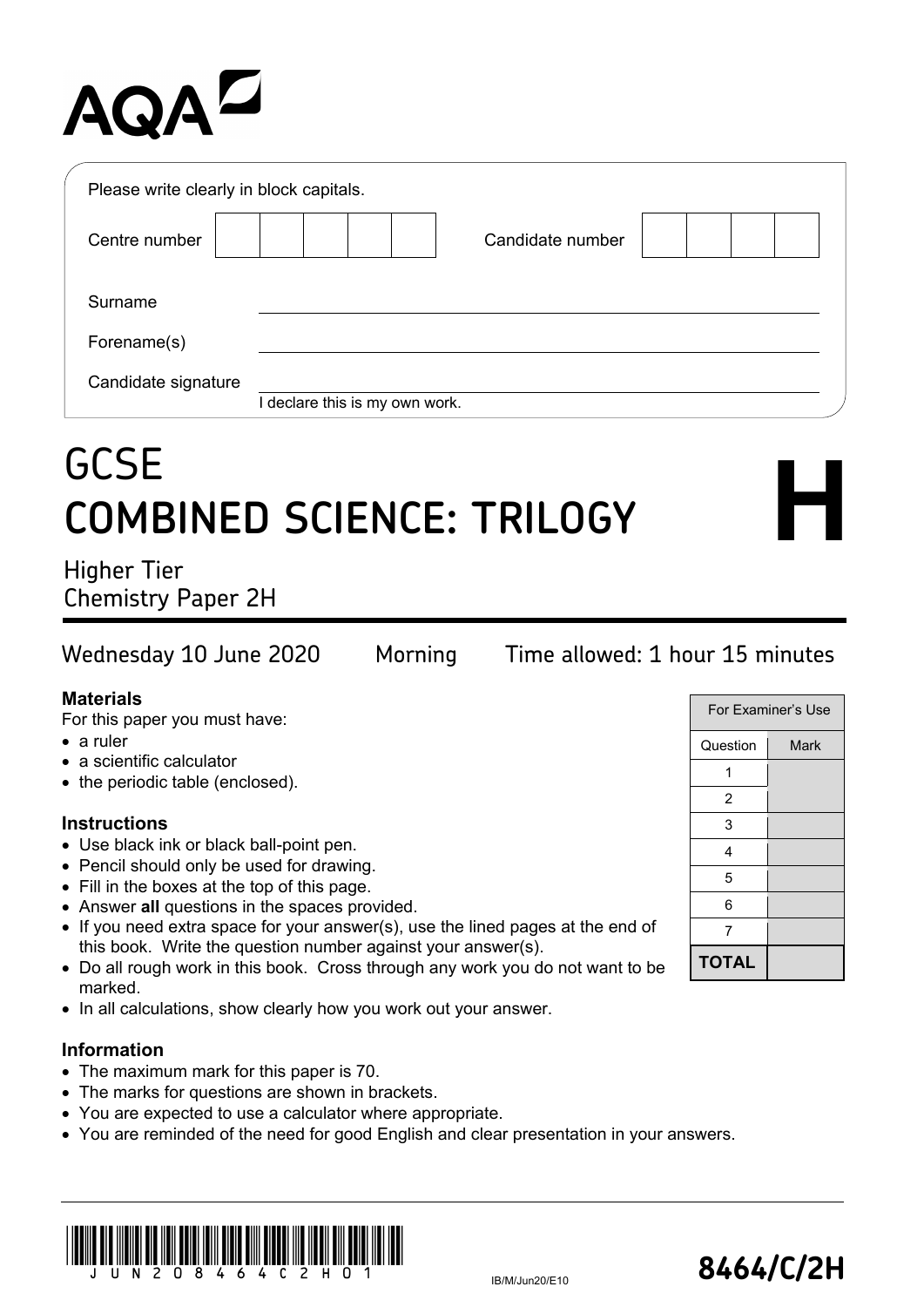| $\mathbf 0$<br>$\mathbf 1$                  | This question is about the Earth's resources.                                                                                | Do not write<br>outside the<br>box |
|---------------------------------------------|------------------------------------------------------------------------------------------------------------------------------|------------------------------------|
|                                             | When most fuels burn carbon dioxide is produced.                                                                             |                                    |
|                                             | Propane $(C_3H_8)$ is a fuel.                                                                                                |                                    |
| 0<br>1<br>1                                 | Balance the equation for the combustion of propane.<br>[1 mark]                                                              |                                    |
|                                             | $C_3H_8 + O_2 \rightarrow 3CO_2 + 4H_2O$                                                                                     |                                    |
| $\mathbf{2}$<br>$\mathbf 0$<br>$\mathbf{1}$ | Describe the test for carbon dioxide.                                                                                        |                                    |
|                                             | Give the result of the test.<br>[2 marks]                                                                                    |                                    |
|                                             | Test<br><u> 1980 - Jan Samuel Barbara, martin da shekara 1980 - An tsara 1980 - An tsara 1980 - An tsara 1980 - An tsara</u> |                                    |
|                                             | Result<br><u> 1989 - Johann Stoff, Amerikaansk politiker († 1958)</u>                                                        |                                    |
|                                             |                                                                                                                              |                                    |
| $\mathbf{3}$<br>0<br>1                      | Propane can be cracked to produce propene and hydrogen.                                                                      |                                    |
|                                             | Complete the symbol equation for the reaction.<br>[1 mark]                                                                   |                                    |
|                                             | $C_3H_8 \rightarrow$<br>$+$ H <sub>2</sub><br>$\overline{p}$ ropene<br>hydrogen<br>propane                                   |                                    |
|                                             |                                                                                                                              |                                    |
|                                             |                                                                                                                              |                                    |
|                                             |                                                                                                                              |                                    |
|                                             |                                                                                                                              |                                    |
|                                             |                                                                                                                              |                                    |
|                                             |                                                                                                                              |                                    |

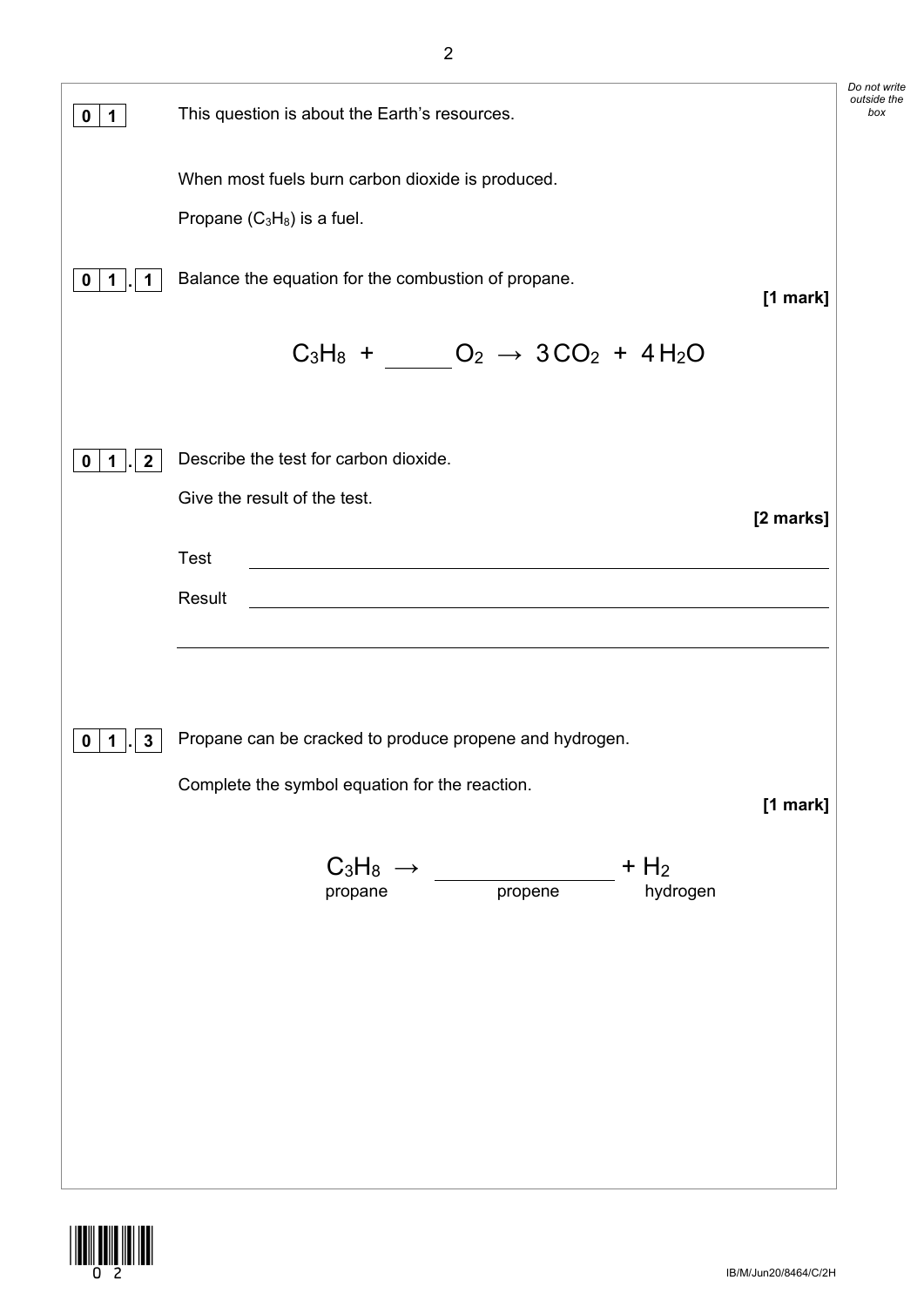| 4<br>0                   | Describe the test for hydrogen.                                                                                                                     | Do not write<br>outside the<br>box |
|--------------------------|-----------------------------------------------------------------------------------------------------------------------------------------------------|------------------------------------|
|                          | Give the result of the test.                                                                                                                        |                                    |
|                          | [2 marks]<br>Test<br>Result<br><u> 1980 - Johann Stoff, deutscher Stoffen und der Stoffen und der Stoffen und der Stoffen und der Stoffen und d</u> |                                    |
|                          | ,我们也不会有什么。""我们的人,我们也不会有什么?""我们的人,我们也不会有什么?""我们的人,我们也不会有什么?""我们的人,我们也不会有什么?""我们的人                                                                    |                                    |
|                          |                                                                                                                                                     |                                    |
| 5 <sup>5</sup><br>0<br>1 | Propene is an alkene.                                                                                                                               |                                    |
|                          | Describe the test for alkenes.                                                                                                                      |                                    |
|                          | Give the colour change in the test.<br>[3 marks]                                                                                                    |                                    |
|                          | <u> 1989 - Johann Barn, fransk politik formuler (d. 1989)</u><br>Test                                                                               |                                    |
|                          |                                                                                                                                                     | $\boldsymbol{9}$                   |
|                          |                                                                                                                                                     |                                    |
|                          | Turn over for the next question                                                                                                                     |                                    |
|                          |                                                                                                                                                     |                                    |
|                          |                                                                                                                                                     |                                    |
|                          |                                                                                                                                                     |                                    |
|                          |                                                                                                                                                     |                                    |
|                          |                                                                                                                                                     |                                    |
|                          |                                                                                                                                                     |                                    |
|                          |                                                                                                                                                     |                                    |
|                          |                                                                                                                                                     |                                    |
|                          |                                                                                                                                                     |                                    |
|                          | Turn $\alpha$ vor $\blacktriangleright$                                                                                                             |                                    |

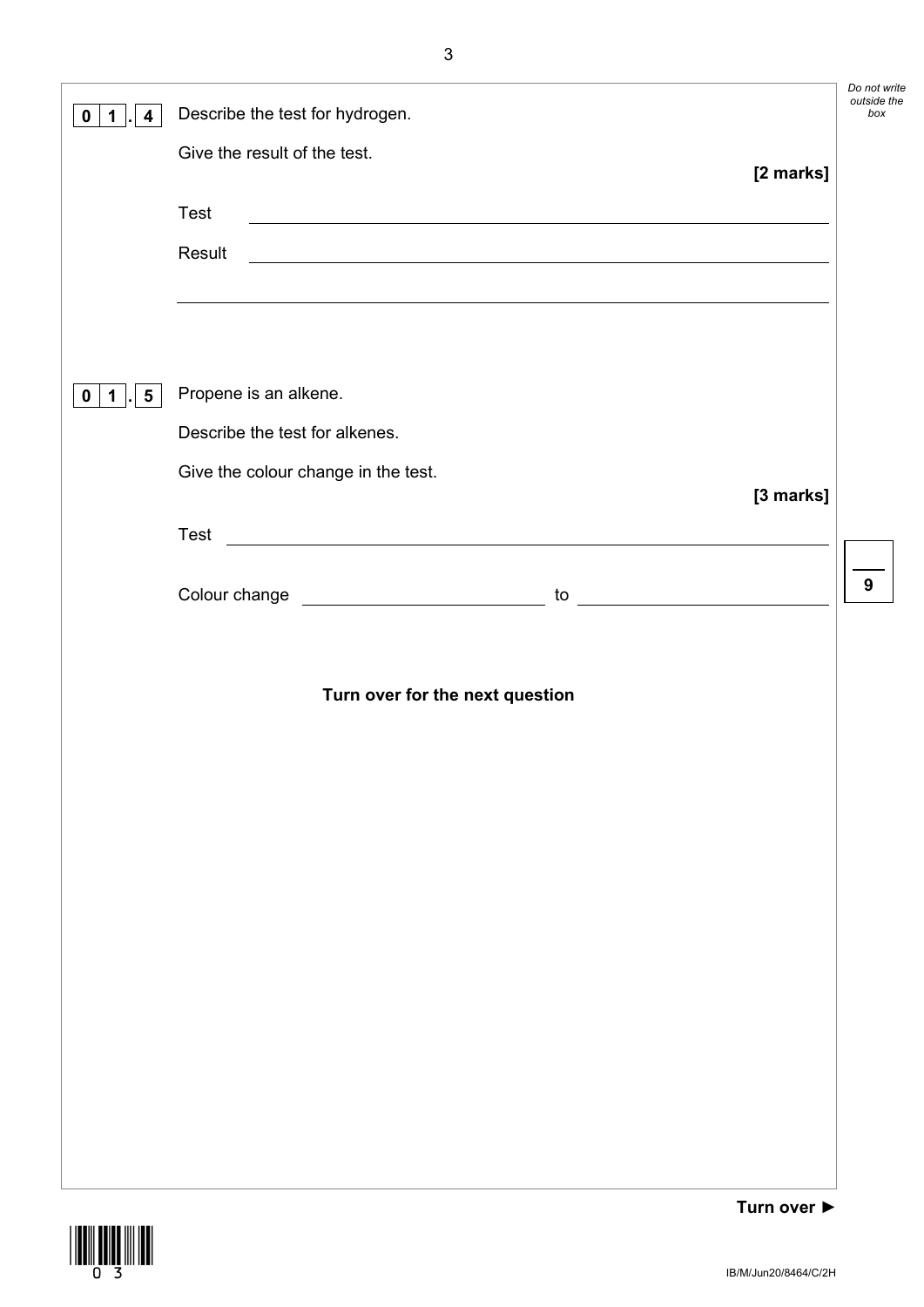

**0 2** Some students investigated the effect of temperature on the rate of reaction.

**0 2 . 1** The students reacted sodium thiosulfate solution with hydrochloric acid.

This is the method used.

- 1. Use a beaker to measure 50  $cm<sup>3</sup>$  of heated sodium thiosulfate solution into a conical flask.
- 2. Measure the temperature of the room.
- 3. Put the conical flask on a black cross drawn on a piece of paper.
- 4. Start a timer.
- 5. Use the same beaker to measure 10 cm<sup>3</sup> of hydrochloric acid into the conical flask.
- 6. Stop the timer when the cross is no longer visible.

The students repeated the experiment at a different room temperature.

**Figure 1** shows the apparatus.





*Do not write outside the* 

**Figure 1**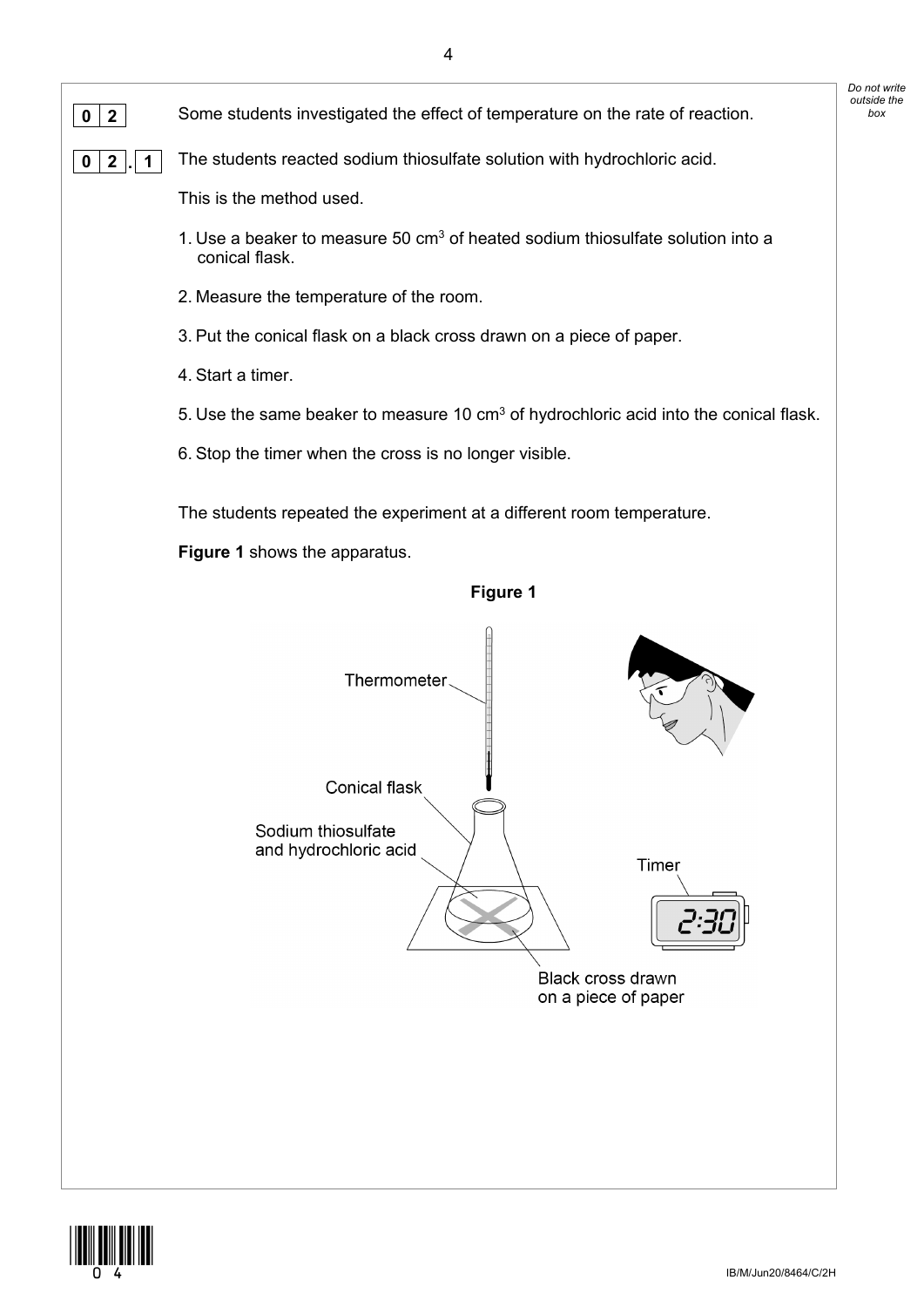| Do not write |
|--------------|
| outside the  |
| box          |

The method contains errors and does not produce accurate results.

Describe a method the students should use to produce accurate results.

You do **not** need to write about safety precautions.

**Question 2 continues on the next page**

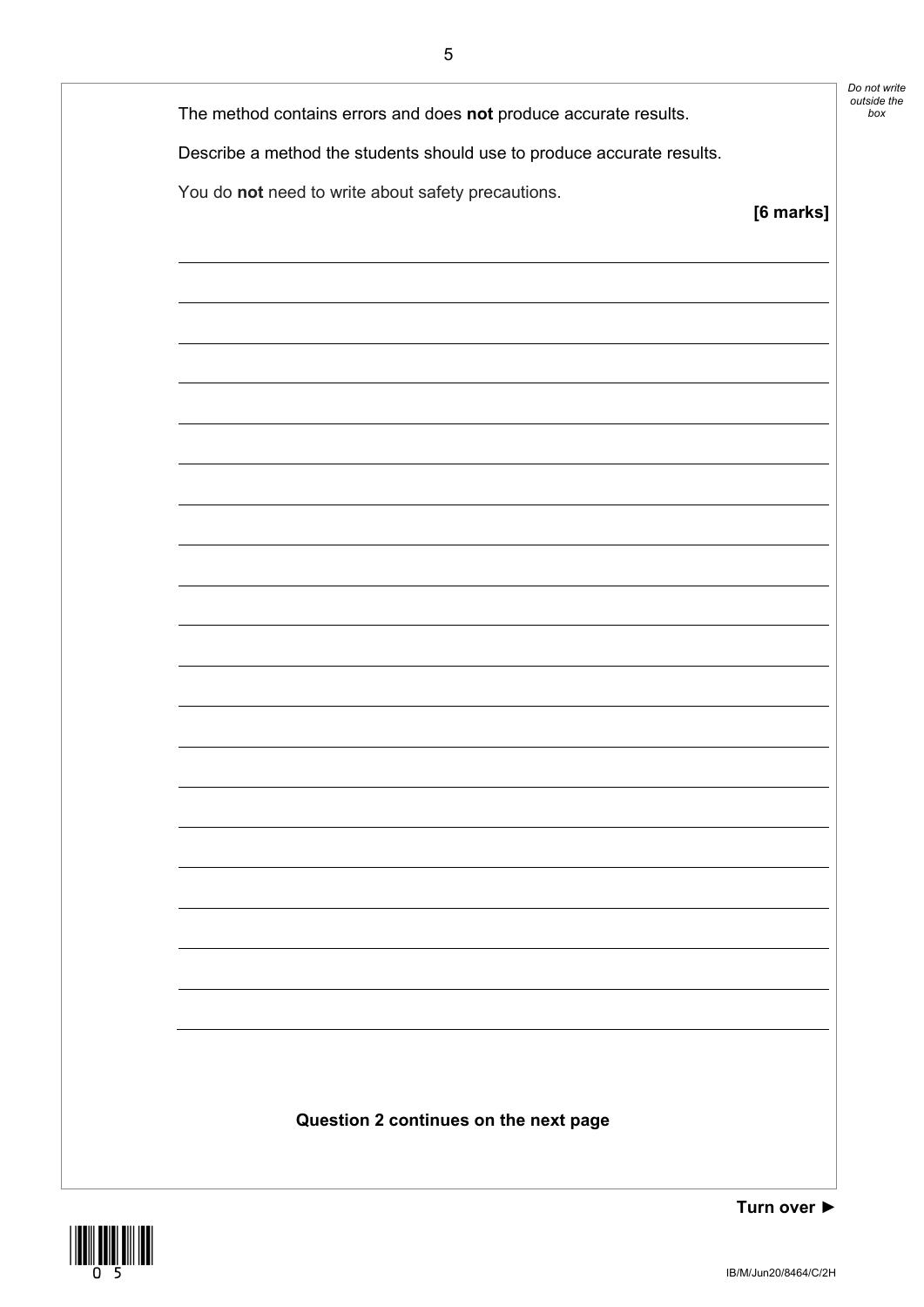

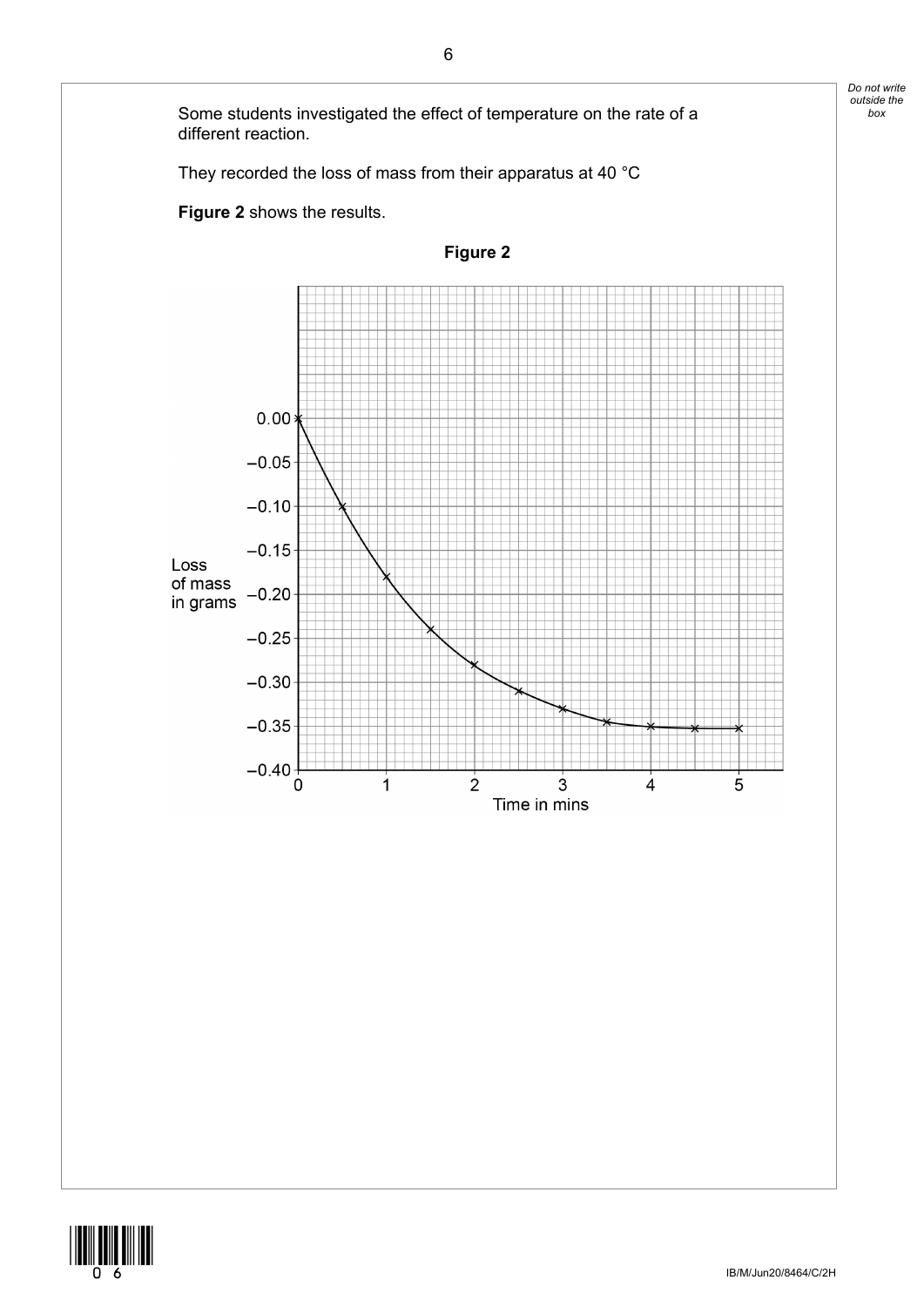| $\mathbf{2}$<br>$\mathbf 2$<br>o         | Calculate the mean rate of reaction between 1 minute and 3 minutes at 40 °C                             |             | Do not write<br>outside the<br>box |
|------------------------------------------|---------------------------------------------------------------------------------------------------------|-------------|------------------------------------|
|                                          | Use Figure 2 and the equation:                                                                          |             |                                    |
|                                          | Mean rate of reaction = $\frac{\text{change in mass of gas in g}}{\text{time in mins}}$                 | [3 marks]   |                                    |
|                                          |                                                                                                         |             |                                    |
|                                          | Mean rate of reaction = $\frac{1}{2}$                                                                   | g/min       |                                    |
|                                          |                                                                                                         |             |                                    |
| $2 \mid$<br>$\mathbf{3}$<br>$\mathbf{0}$ | Draw a curve on Figure 2 for the results you would expect at a temperature of<br>50 °C instead of 40 °C | [2 marks]   | 11                                 |
|                                          | Turn over for the next question                                                                         |             |                                    |
|                                          |                                                                                                         |             |                                    |
|                                          |                                                                                                         |             |                                    |
|                                          |                                                                                                         |             |                                    |
|                                          |                                                                                                         |             |                                    |
|                                          |                                                                                                         |             |                                    |
|                                          |                                                                                                         |             |                                    |
|                                          |                                                                                                         | Turn over ▶ |                                    |

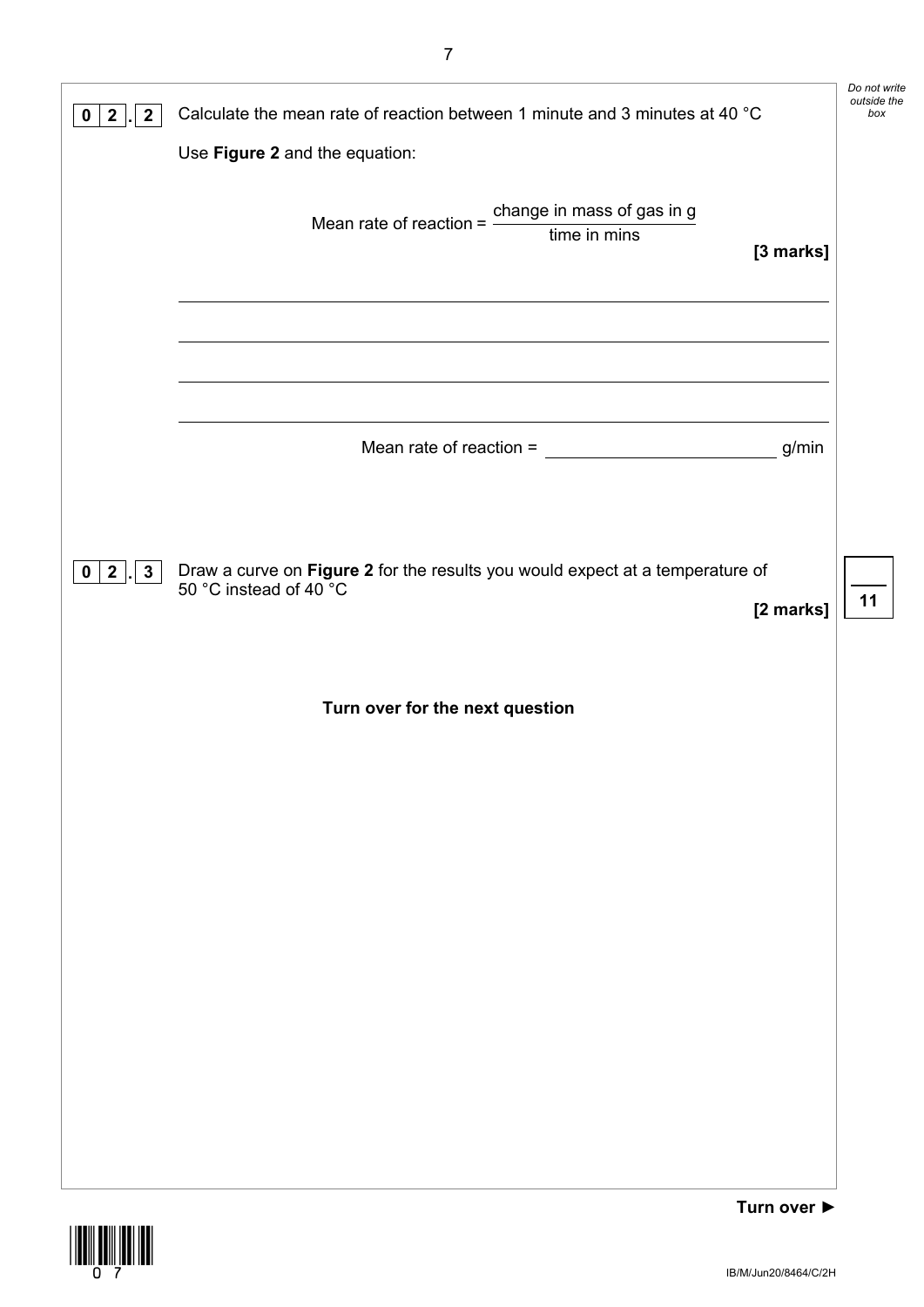| $\mathbf{3}$<br>0                                  | This question is about pollutants.                                                                                                                                                  | Do not write<br>outside the<br>box |
|----------------------------------------------------|-------------------------------------------------------------------------------------------------------------------------------------------------------------------------------------|------------------------------------|
| $\mathbf{3}$<br>$\mathbf 0$<br>$\mathbf 1$         | Waste water has harmful substances removed before being released into the<br>environment.                                                                                           |                                    |
|                                                    | Complete the sentences.<br>[2 marks]                                                                                                                                                |                                    |
|                                                    | Agricultural waste water requires the removal of harmful                                                                                                                            |                                    |
|                                                    | Industrial waste water may require the removal of harmful<br><u> 1989 - Johann Stoff, deutscher Stoffen und der Stoffen und der Stoffen und der Stoffen und der Stoffen und der</u> |                                    |
|                                                    |                                                                                                                                                                                     |                                    |
| $3\overline{3}$<br>$\boldsymbol{2}$<br>$\mathbf 0$ | How is sewage sludge treated before being released into the environment?<br>[1 mark]                                                                                                |                                    |
|                                                    | Tick $(\checkmark)$ one box.                                                                                                                                                        |                                    |
|                                                    | Aerobic biological treatment                                                                                                                                                        |                                    |
|                                                    | Anaerobic digestion                                                                                                                                                                 |                                    |
|                                                    | Grit removal                                                                                                                                                                        |                                    |
|                                                    | Screening                                                                                                                                                                           |                                    |
|                                                    |                                                                                                                                                                                     |                                    |
|                                                    |                                                                                                                                                                                     |                                    |
|                                                    |                                                                                                                                                                                     |                                    |
|                                                    |                                                                                                                                                                                     |                                    |
|                                                    |                                                                                                                                                                                     |                                    |
|                                                    |                                                                                                                                                                                     |                                    |

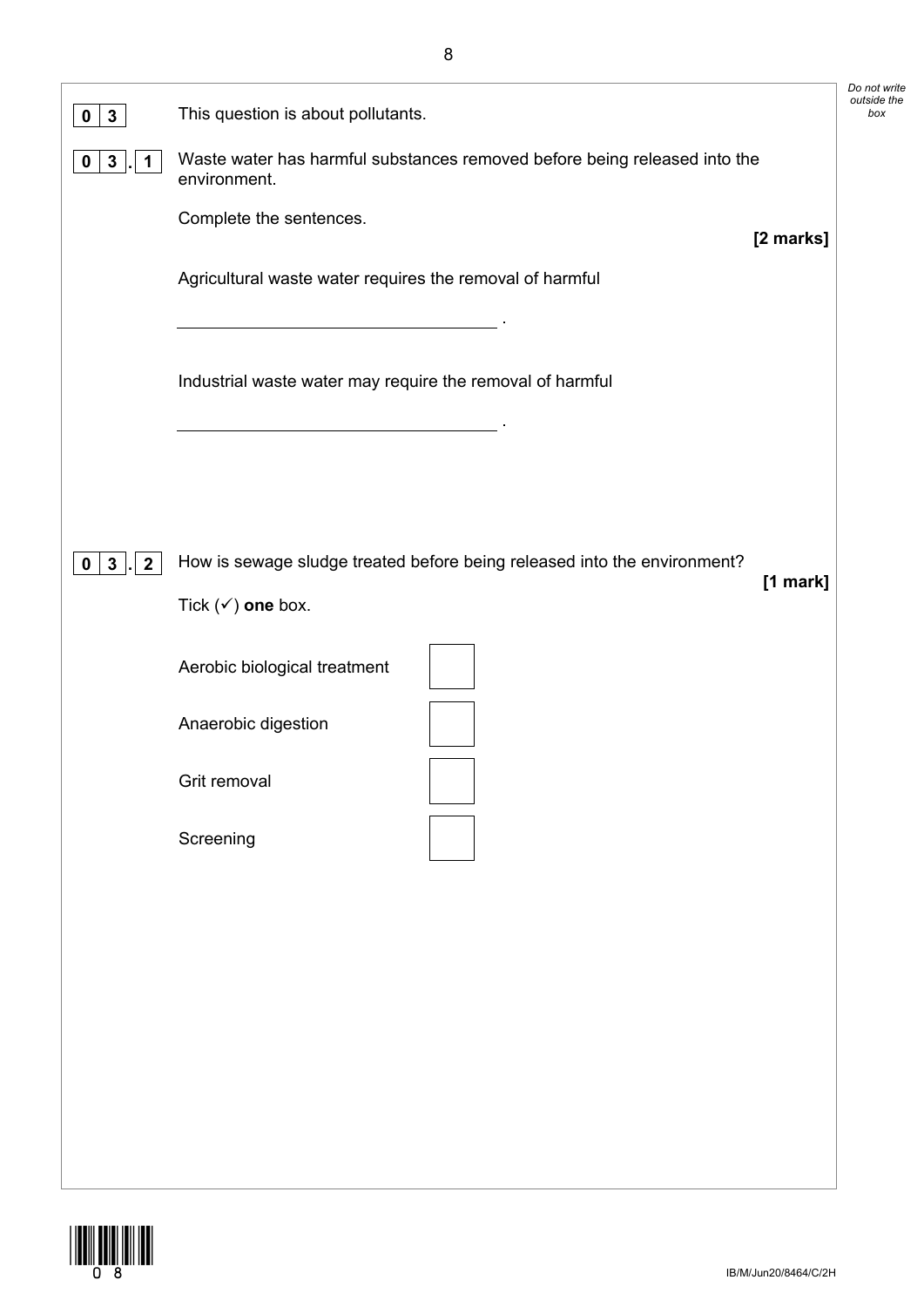| $\mathbf{3}$<br>$\mathbf{3}$<br>$\mathbf 0$ | Hydrocarbons are used to make polymers. Polymers are used to make plastic bags.                   |             |
|---------------------------------------------|---------------------------------------------------------------------------------------------------|-------------|
|                                             | In one year 8.0 billion plastic bags were used.                                                   |             |
|                                             | The next year there was a charge for plastic bags and only 1.3 billion plastic bags<br>were used. |             |
|                                             | Calculate the percentage decrease in the number of plastic bags used.                             | [3 marks]   |
|                                             |                                                                                                   |             |
|                                             |                                                                                                   |             |
|                                             |                                                                                                   |             |
|                                             |                                                                                                   | $\%$        |
|                                             |                                                                                                   |             |
|                                             | Question 3 continues on the next page                                                             |             |
|                                             |                                                                                                   |             |
|                                             |                                                                                                   |             |
|                                             |                                                                                                   |             |
|                                             |                                                                                                   |             |
|                                             |                                                                                                   |             |
|                                             |                                                                                                   |             |
|                                             |                                                                                                   |             |
|                                             |                                                                                                   |             |
|                                             |                                                                                                   |             |
|                                             |                                                                                                   | Turn over ▶ |

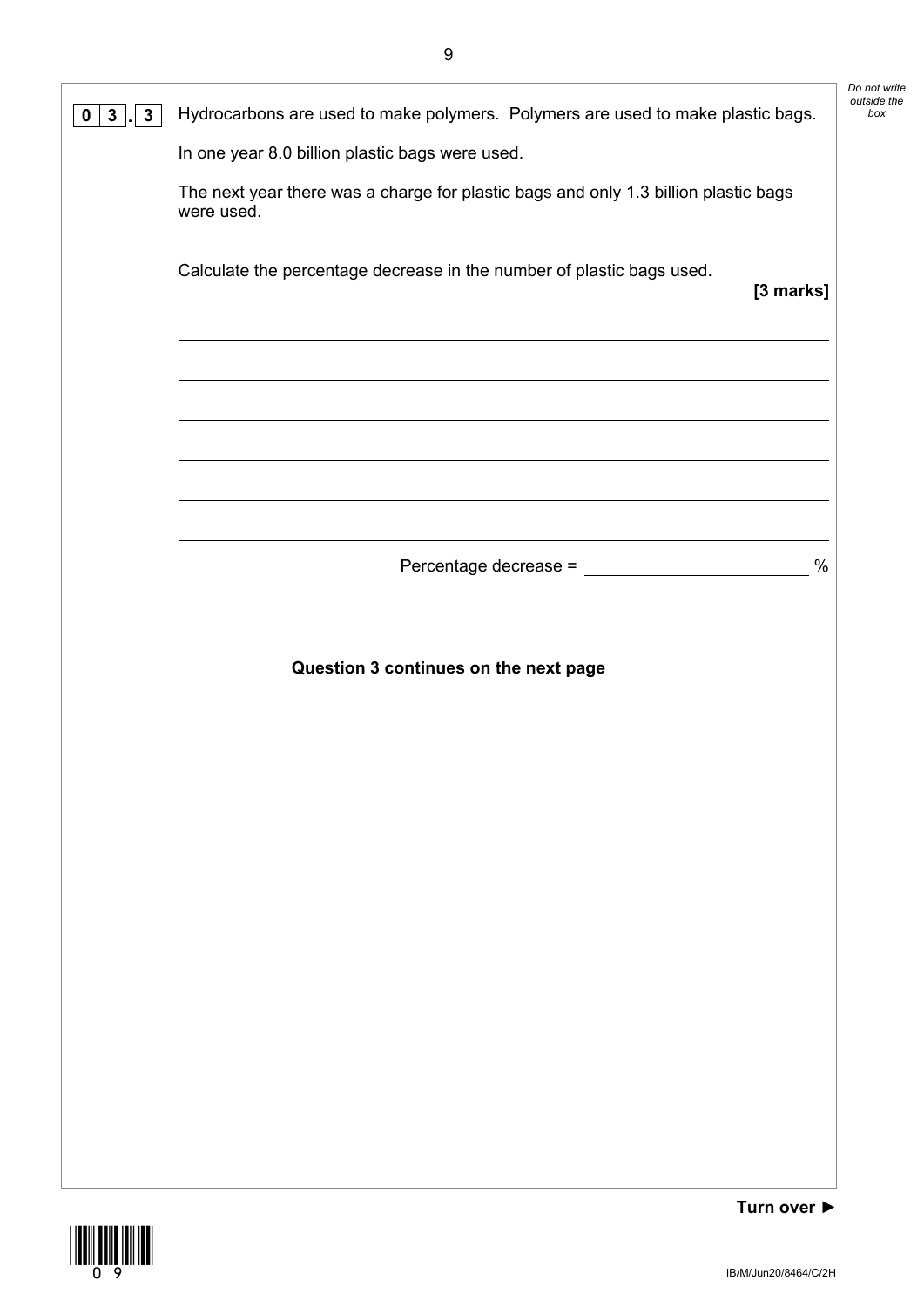

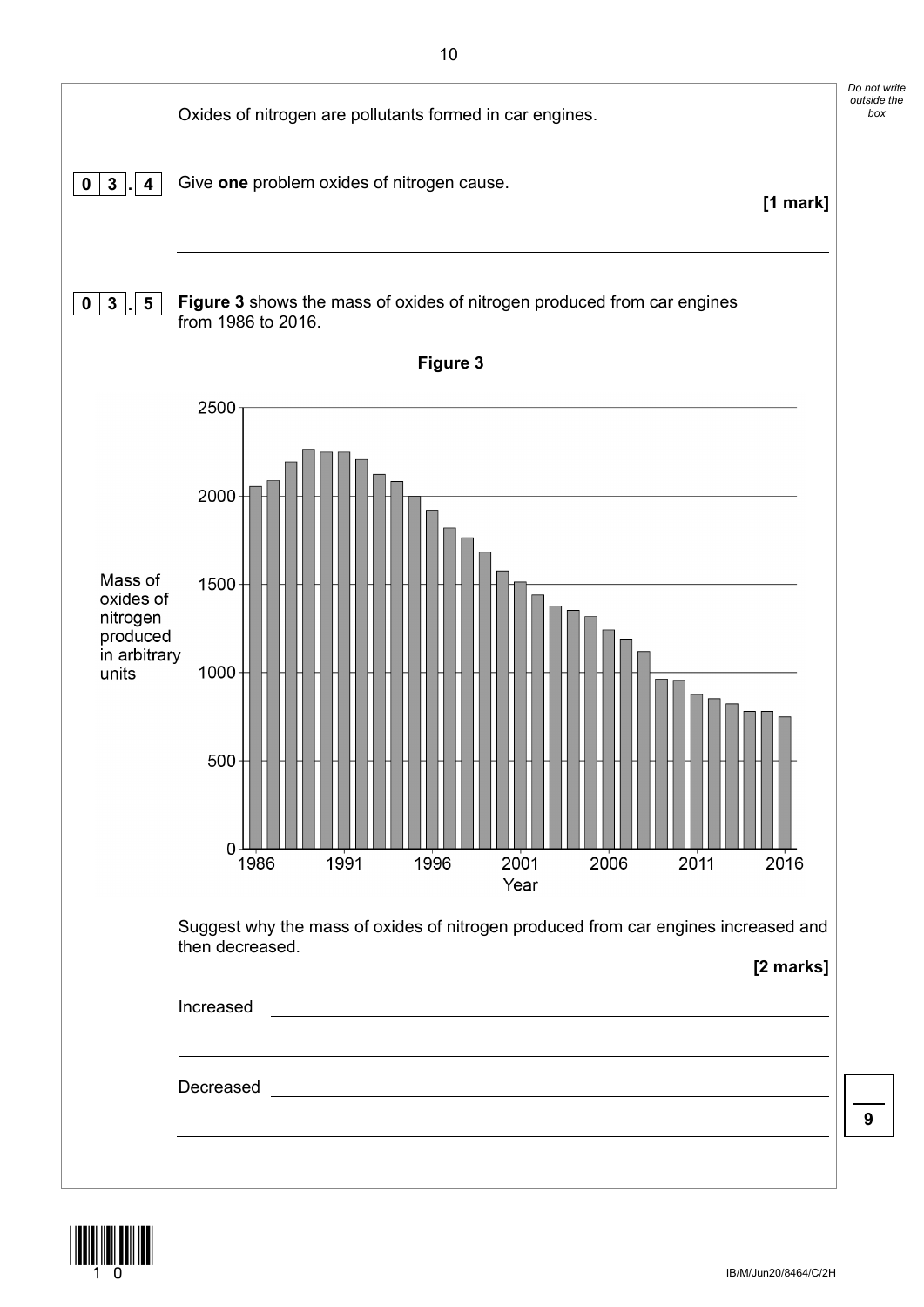

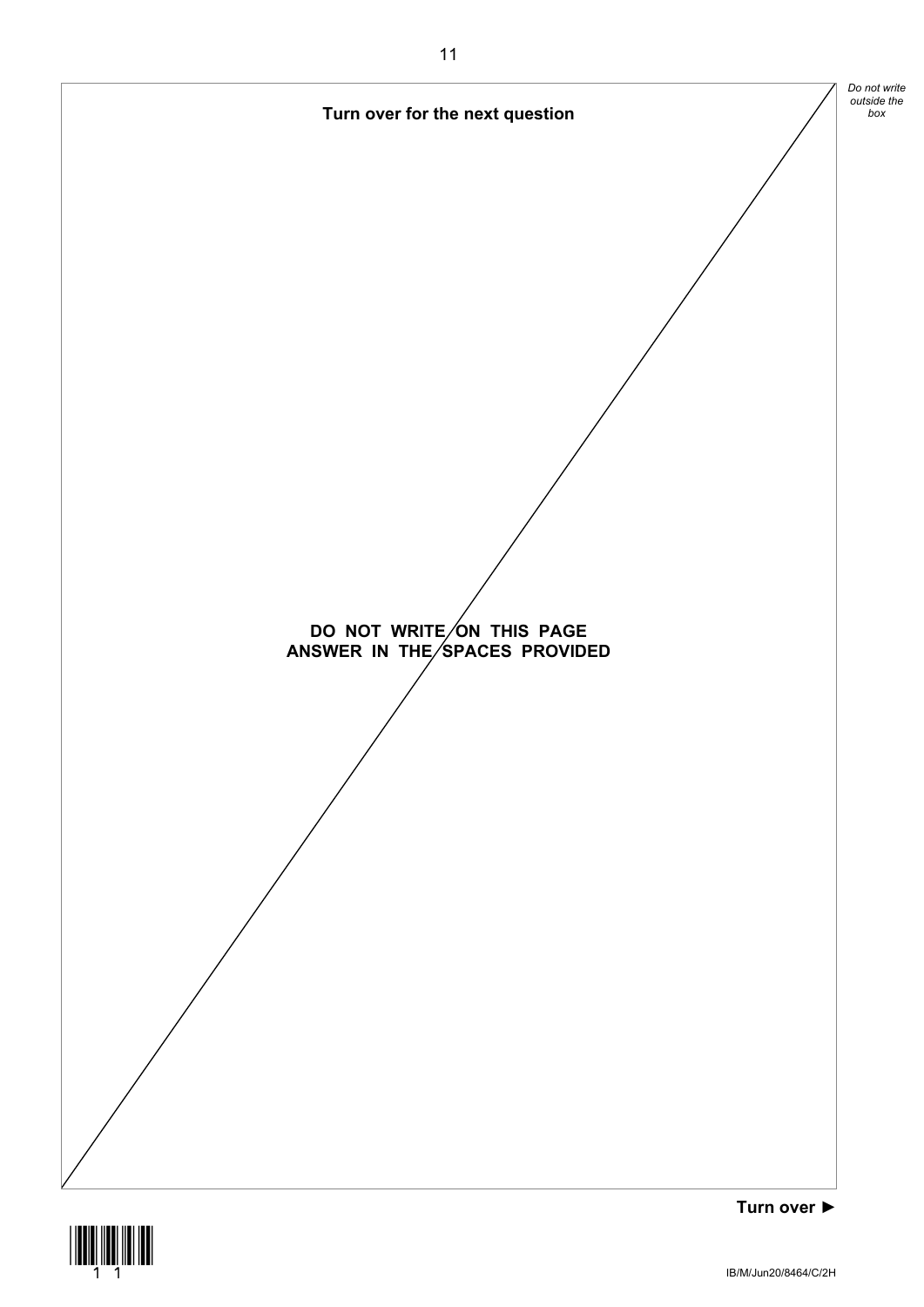**0 4** A student investigated the mass of dissolved solids in four water samples **A**, **B**, **C** and **D**.

**Figure 4** shows the apparatus used.



This is the method used.

- 1. Record the mass of a dry evaporating basin.
- 2. Pour 25 cm3 of water sample **A** into the evaporating basin.
- 3. Place the evaporating basin on the beaker for 10 minutes.
- 4. Record the mass of the evaporating basin and contents.
- 5. Repeat steps 1 to 4 with water sample **A** three more times.
- 6. Repeat steps 1 to 5 with water samples **B**, **C** and **D**.



*Do not write outside the*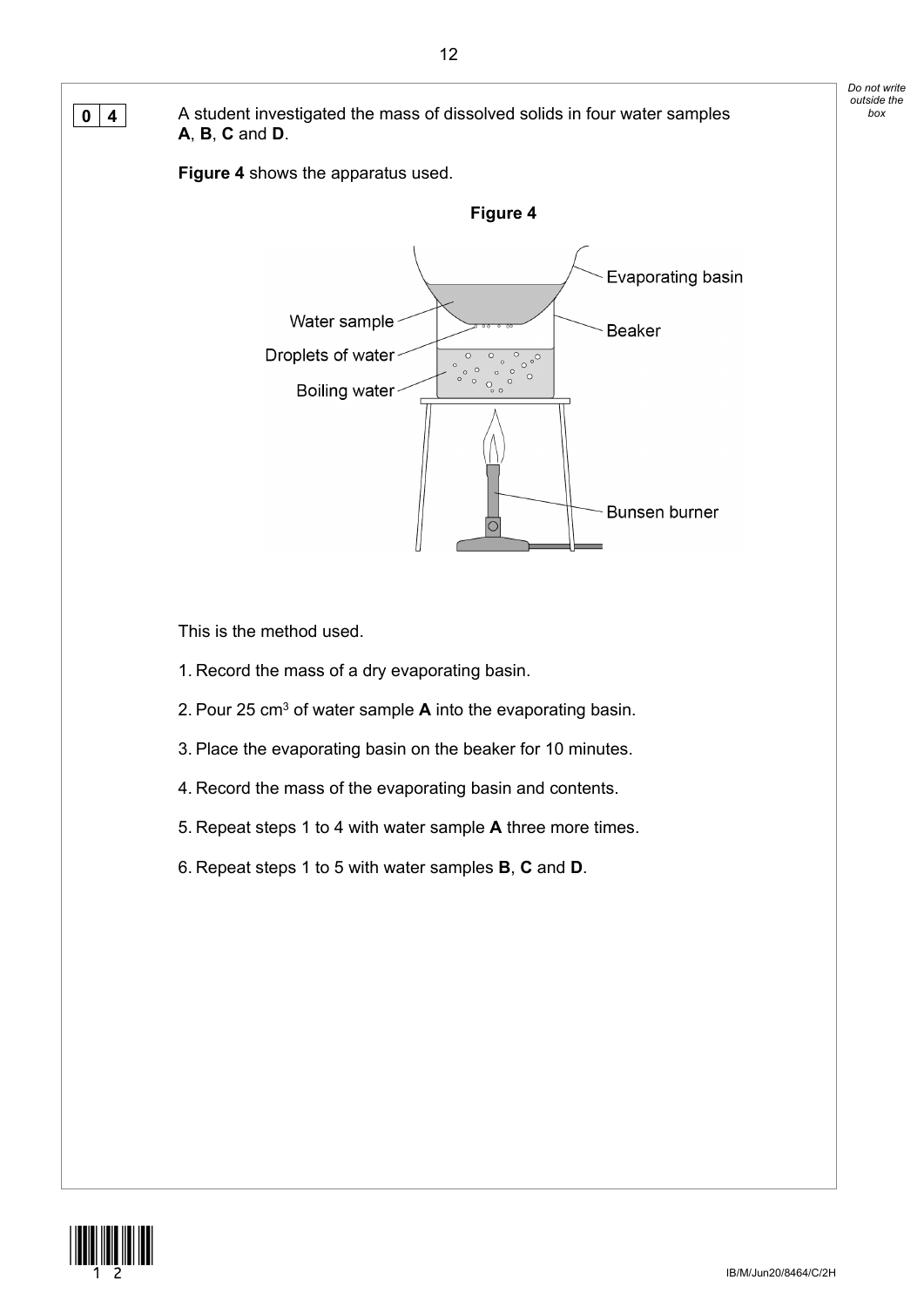| 1<br>4<br>0                                               | What type of variable is the mass of dissolved solids?<br>[1 mark]<br>Tick $(\checkmark)$ one box.<br>Categoric<br>Control<br>Dependent<br>Independent                                                                                                                            | Do not write<br>outside the<br>box |
|-----------------------------------------------------------|-----------------------------------------------------------------------------------------------------------------------------------------------------------------------------------------------------------------------------------------------------------------------------------|------------------------------------|
| 2 <sub>1</sub><br>$\overline{\mathbf{4}}$<br>$\mathbf{0}$ | The method produced an error in the mass recorded in step 4.<br>Suggest what caused the error.<br>How could the error be avoided?<br>[2 marks]<br><u> 1989 - Johann Stoff, deutscher Stoffen und der Stoffen und der Stoffen und der Stoffen und der Stoffen und der</u><br>Error |                                    |
|                                                           | Question 4 continues on the next page                                                                                                                                                                                                                                             |                                    |



**Turn over ►**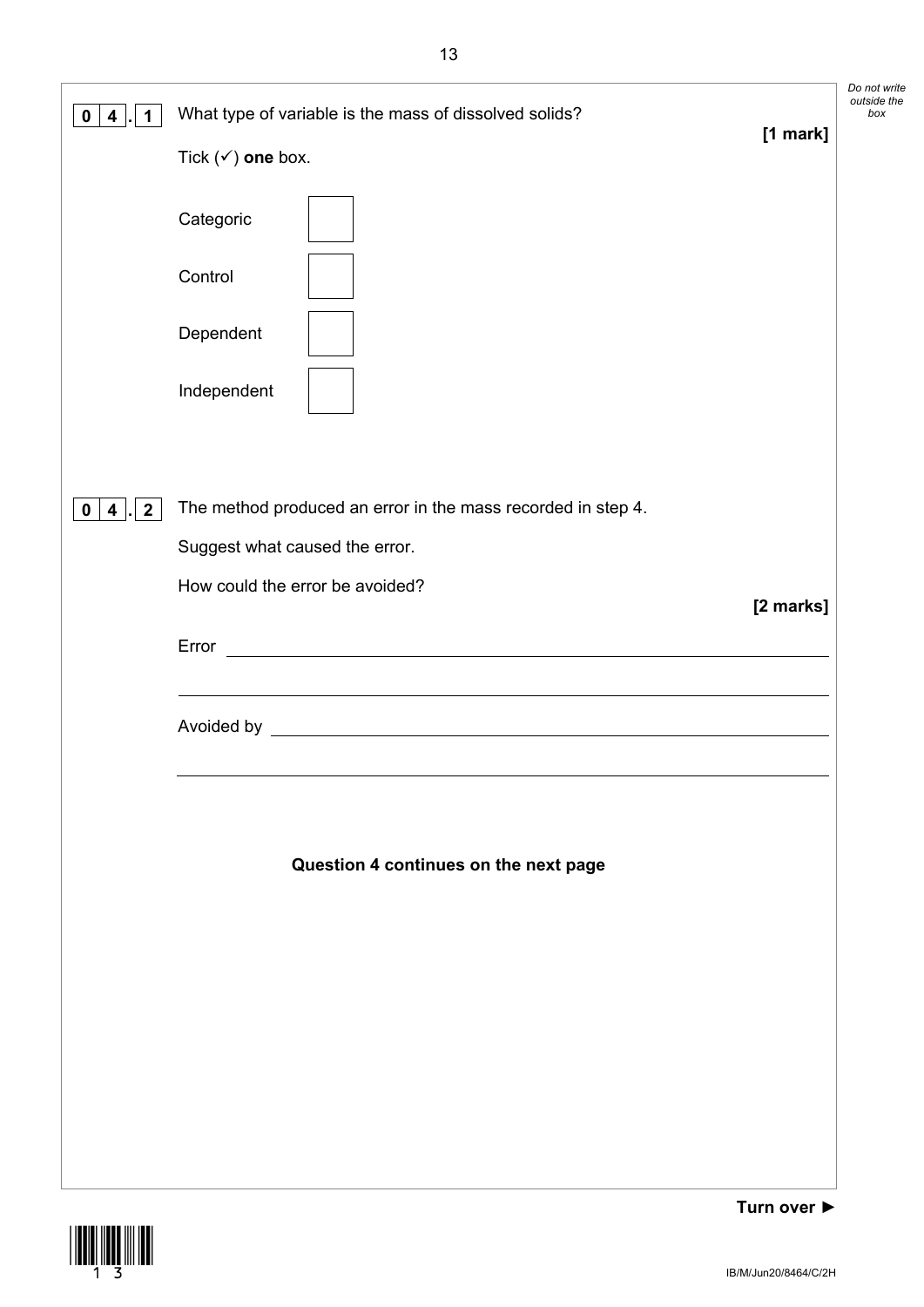*Do not write outside the* 

|                                                          | ------ |
|----------------------------------------------------------|--------|
| Another student carried out the investigation correctly. | box    |

**Table 1** shows the results.

| <b>Water</b><br>Mass of dissolved solids in g<br>sample<br>Test 1<br>Test 2<br>Test 3<br>Test 4<br><b>Mean</b><br>0.22<br>0.21<br>0.23<br>0.20<br>X<br>A<br>0.03<br>0.04<br>0.08<br>0.02<br>0.03<br>В<br>$\mathbf C$<br>0.45<br>0.60<br>0.53<br>0.49<br>0.58<br>0.80<br>0.91<br>0.86<br>0.84<br>0.79<br>D<br>Calculate value X in Table 1.<br>$0 \mid 4 \mid . \mid 3 \mid$<br>[2 marks]<br>$X =$<br>Which water sample has the greatest range of masses of dissolved solids?<br>$\mathbf{0}$<br>$4$  .<br>$\overline{\mathbf{4}}$<br>Give the reason for your answer.<br>Water sample |  |  | Table 1 |  |           |
|----------------------------------------------------------------------------------------------------------------------------------------------------------------------------------------------------------------------------------------------------------------------------------------------------------------------------------------------------------------------------------------------------------------------------------------------------------------------------------------------------------------------------------------------------------------------------------------|--|--|---------|--|-----------|
|                                                                                                                                                                                                                                                                                                                                                                                                                                                                                                                                                                                        |  |  |         |  |           |
|                                                                                                                                                                                                                                                                                                                                                                                                                                                                                                                                                                                        |  |  |         |  |           |
|                                                                                                                                                                                                                                                                                                                                                                                                                                                                                                                                                                                        |  |  |         |  |           |
|                                                                                                                                                                                                                                                                                                                                                                                                                                                                                                                                                                                        |  |  |         |  |           |
|                                                                                                                                                                                                                                                                                                                                                                                                                                                                                                                                                                                        |  |  |         |  |           |
|                                                                                                                                                                                                                                                                                                                                                                                                                                                                                                                                                                                        |  |  |         |  |           |
|                                                                                                                                                                                                                                                                                                                                                                                                                                                                                                                                                                                        |  |  |         |  |           |
|                                                                                                                                                                                                                                                                                                                                                                                                                                                                                                                                                                                        |  |  |         |  | g         |
|                                                                                                                                                                                                                                                                                                                                                                                                                                                                                                                                                                                        |  |  |         |  |           |
|                                                                                                                                                                                                                                                                                                                                                                                                                                                                                                                                                                                        |  |  |         |  | [2 marks] |
|                                                                                                                                                                                                                                                                                                                                                                                                                                                                                                                                                                                        |  |  |         |  |           |
|                                                                                                                                                                                                                                                                                                                                                                                                                                                                                                                                                                                        |  |  |         |  |           |
|                                                                                                                                                                                                                                                                                                                                                                                                                                                                                                                                                                                        |  |  |         |  |           |
|                                                                                                                                                                                                                                                                                                                                                                                                                                                                                                                                                                                        |  |  |         |  |           |

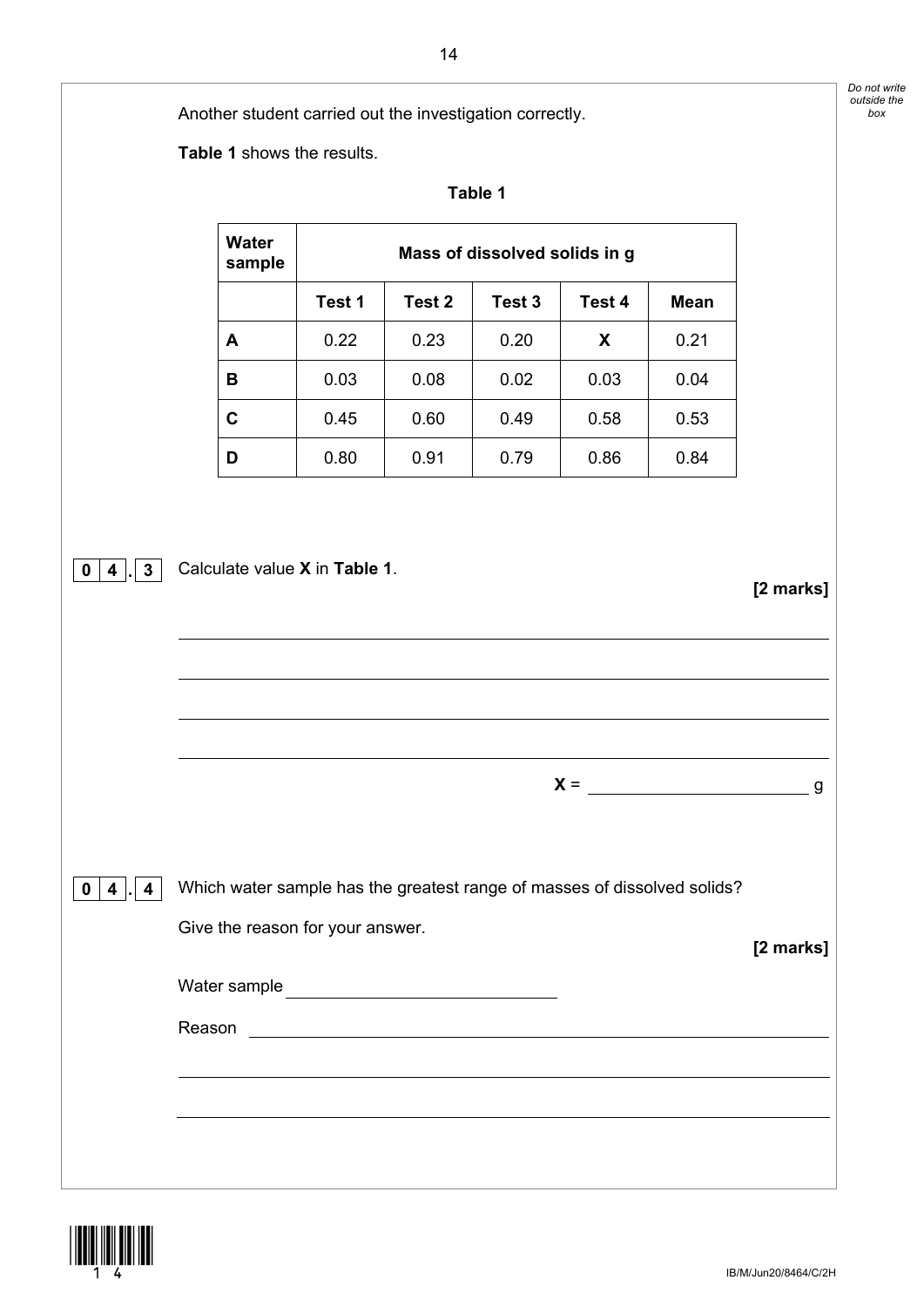| $5\overline{)}$<br>4<br>0 | Water companies measure the volume of water used by households in<br>cubic metres $(m3)$ . | Do not write<br>outside the<br>box |
|---------------------------|--------------------------------------------------------------------------------------------|------------------------------------|
|                           | 25 cm <sup>3</sup> of a different water sample contained 0.016 g of dissolved solids.      |                                    |
|                           | Calculate the mass of dissolved solid in 1 $m3$ of this water sample.                      |                                    |
|                           | $1 m3 = 1000 dm3$                                                                          |                                    |
|                           | Give your answer in standard form.<br>[4 marks]                                            |                                    |
|                           |                                                                                            |                                    |
|                           |                                                                                            |                                    |
|                           |                                                                                            |                                    |
|                           |                                                                                            |                                    |
|                           | Mass (in standard form) = $\frac{1}{2}$<br>g                                               | 11                                 |
|                           | Turn over for the next question                                                            |                                    |
|                           |                                                                                            |                                    |
|                           |                                                                                            |                                    |
|                           |                                                                                            |                                    |
|                           |                                                                                            |                                    |
|                           |                                                                                            |                                    |

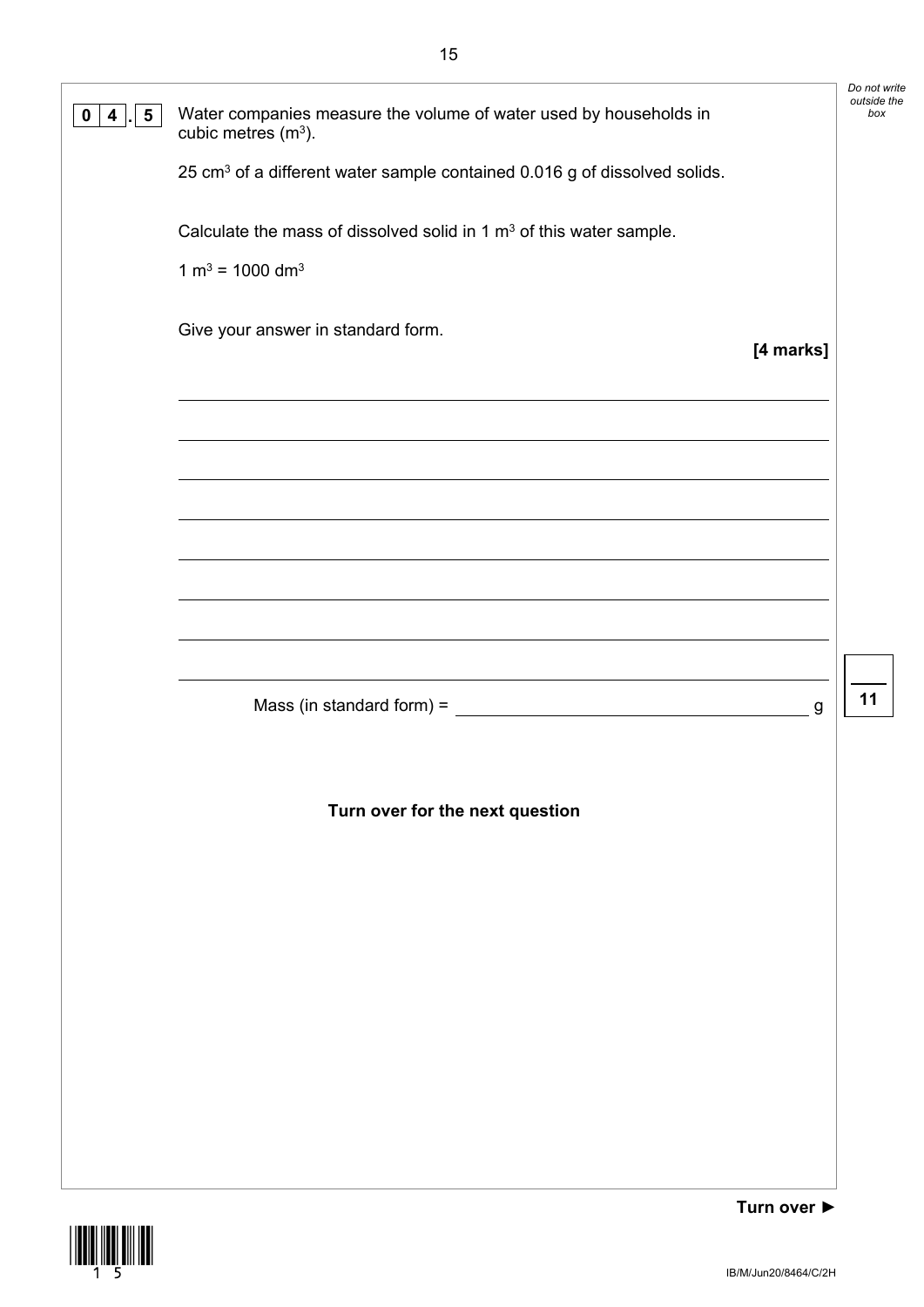| $5\phantom{.0}$<br>$\mathbf 0$                        | This question is about crude oil and alkanes.                                  | Do not write<br>outside the<br>box |
|-------------------------------------------------------|--------------------------------------------------------------------------------|------------------------------------|
| $\overline{\mathbf{5}}$<br>$\mathbf 1$<br>$\mathbf 0$ | Describe how crude oil is formed.<br>[3 marks]                                 |                                    |
|                                                       |                                                                                |                                    |
|                                                       |                                                                                |                                    |
|                                                       |                                                                                |                                    |
|                                                       |                                                                                |                                    |
|                                                       |                                                                                |                                    |
|                                                       | Describe how crude oil is separated into fractions by fractional distillation. |                                    |
| 0   5   2                                             | [4 marks]                                                                      |                                    |
|                                                       |                                                                                |                                    |
|                                                       |                                                                                |                                    |
|                                                       |                                                                                |                                    |
|                                                       |                                                                                |                                    |
|                                                       |                                                                                |                                    |
|                                                       |                                                                                |                                    |
|                                                       |                                                                                |                                    |
|                                                       |                                                                                |                                    |
|                                                       |                                                                                |                                    |
|                                                       |                                                                                |                                    |

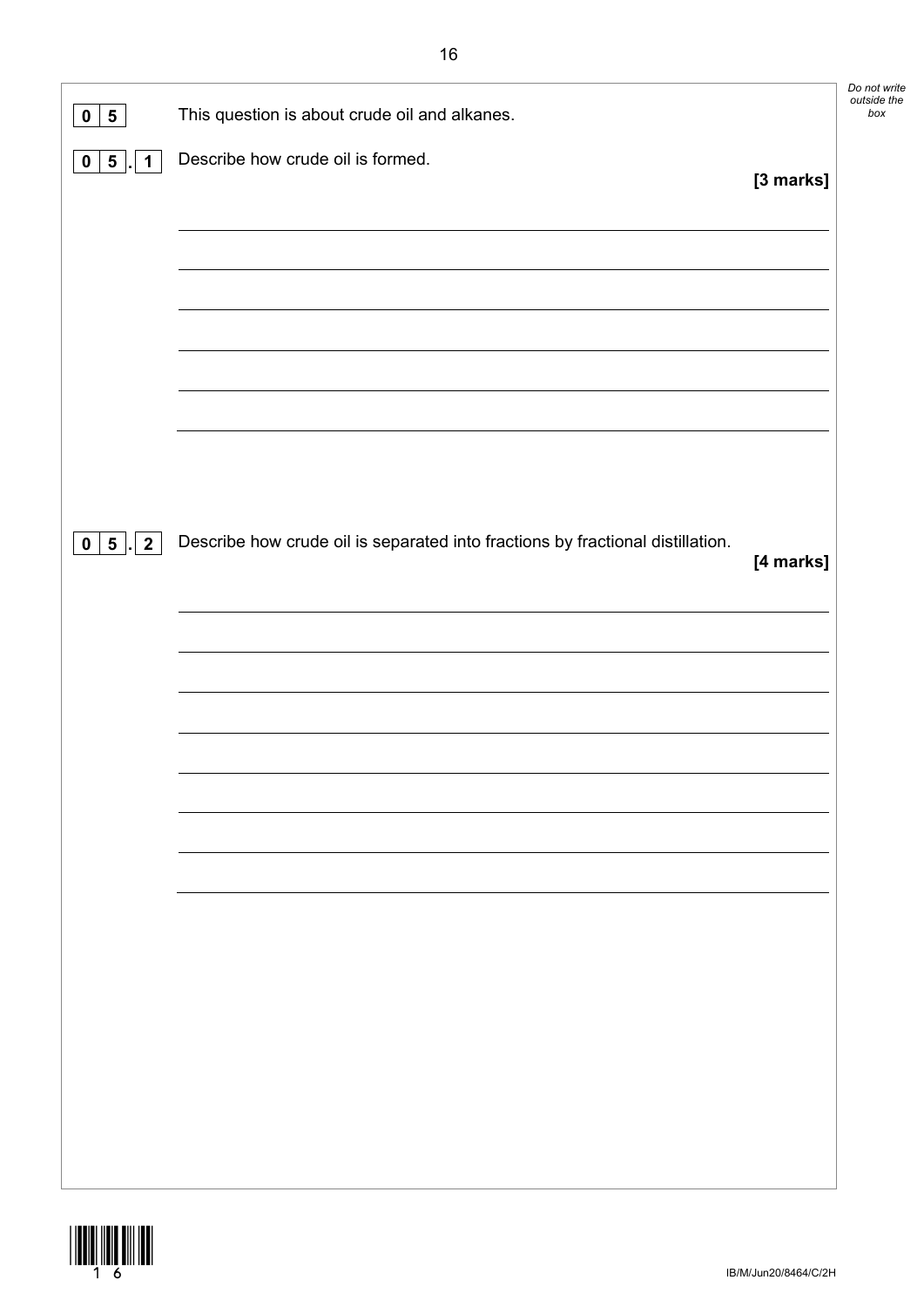|                                                | Table 2 shows the boiling points of three alkanes.      |                     |            |
|------------------------------------------------|---------------------------------------------------------|---------------------|------------|
|                                                |                                                         | Table 2             |            |
|                                                | <b>Alkanes</b>                                          | Boiling point in °C |            |
|                                                | $C_5H_{12}$                                             | 36                  |            |
|                                                | $C_{10}H_{22}$                                          | 174                 |            |
|                                                | $C_{15}H_{32}$                                          | 271                 |            |
|                                                |                                                         |                     |            |
| $\mathbf{3}$<br>$5\overline{)}$<br>$\mathbf 0$ | What is the general formula for alkanes?                |                     | $[1$ mark] |
|                                                |                                                         |                     |            |
| $0 \mid 5 \mid$<br>$\overline{\mathbf{4}}$     | Explain the trend in the boiling points of the alkanes. |                     | [3 marks]  |
|                                                |                                                         |                     |            |
|                                                |                                                         |                     |            |
|                                                |                                                         |                     |            |
|                                                |                                                         |                     |            |
|                                                |                                                         |                     |            |
|                                                | Question 5 continues on the next page                   |                     |            |
|                                                |                                                         |                     |            |
|                                                |                                                         |                     |            |



**Turn over ►**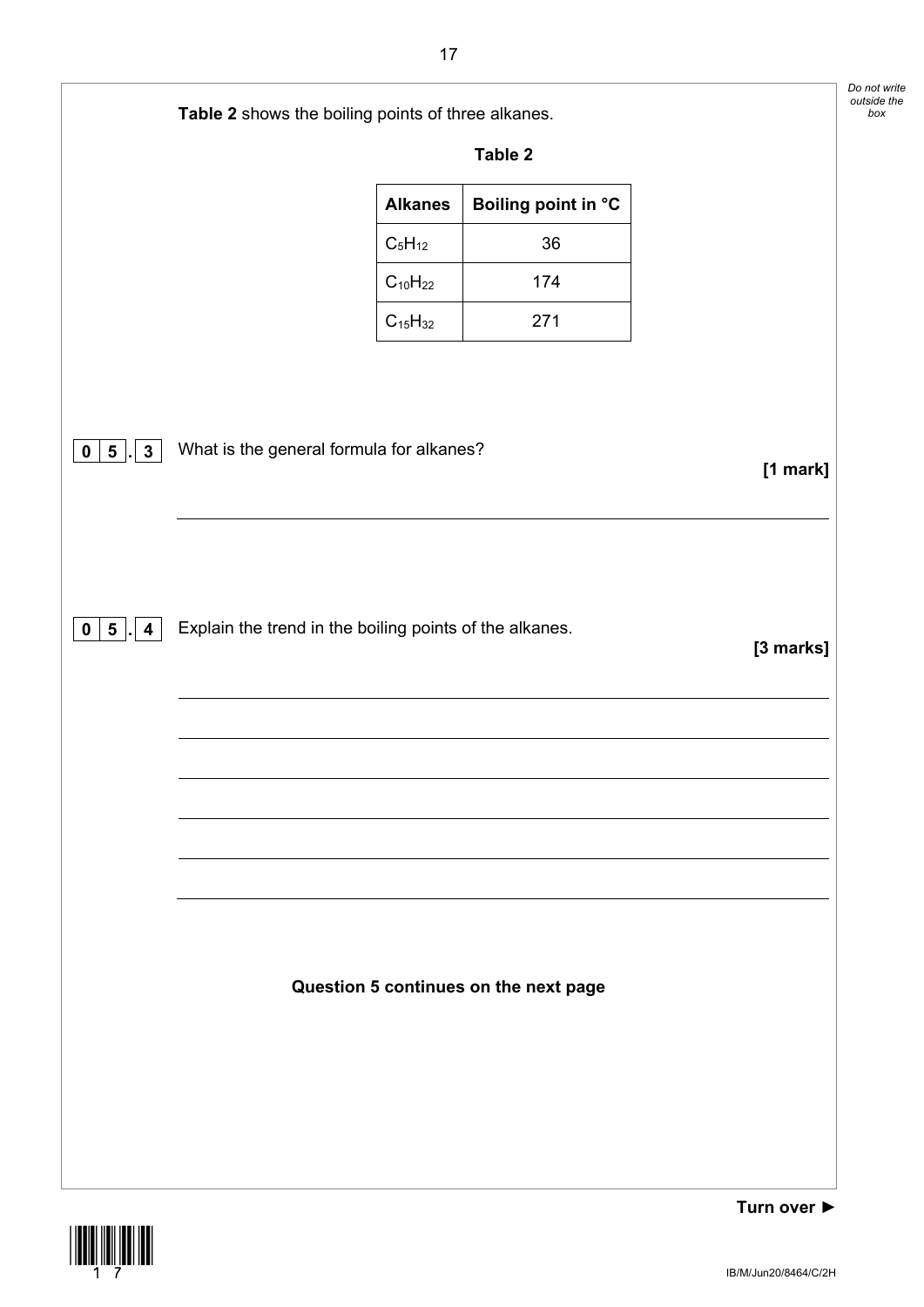| $5\phantom{.0}$<br>5<br>0 | A student investigated one property of the alkanes $C_5H_{12}$ , $C_{10}H_{22}$ and $C_{15}H_{32}$                                  | outside the<br>box |
|---------------------------|-------------------------------------------------------------------------------------------------------------------------------------|--------------------|
|                           | This is the method used.                                                                                                            |                    |
|                           | 1. Pour 20 cm <sup>3</sup> of $C_5H_{12}$ into a separating funnel.                                                                 |                    |
|                           | 2. Open the tap of the separating funnel and start a timer.                                                                         |                    |
|                           | 3. Stop the timer when the level of $C_5H_{12}$ reaches line X.                                                                     |                    |
|                           | 4. Repeat steps 1 to 3 with $C_{10}H_{22}$ and $C_{15}H_{32}$                                                                       |                    |
|                           | Figure 5 shows the apparatus used.                                                                                                  |                    |
|                           | Figure 5                                                                                                                            |                    |
|                           | Separating funnel<br>20 cm <sup>3</sup> $C_5H_{12}$<br>Line X<br>Тар<br>The level of $C_5H_{12}$ takes 6.4 seconds to reach line X. |                    |
|                           | Predict the trend in times for the other two alkanes.                                                                               |                    |
|                           | Give one reason for your answer.<br>[2 marks]                                                                                       |                    |
|                           | Trend<br><u> 1989 - Johann Barn, fransk politik amerikansk politik (d. 1989)</u>                                                    |                    |
|                           |                                                                                                                                     |                    |
|                           | Reason<br><u> 1989 - Johann Stoff, deutscher Stoffen und der Stoffen und der Stoffen und der Stoffen und der Stoffen und der</u>    |                    |
|                           |                                                                                                                                     | 13                 |
|                           |                                                                                                                                     |                    |
|                           |                                                                                                                                     |                    |
|                           |                                                                                                                                     |                    |



*Do not write*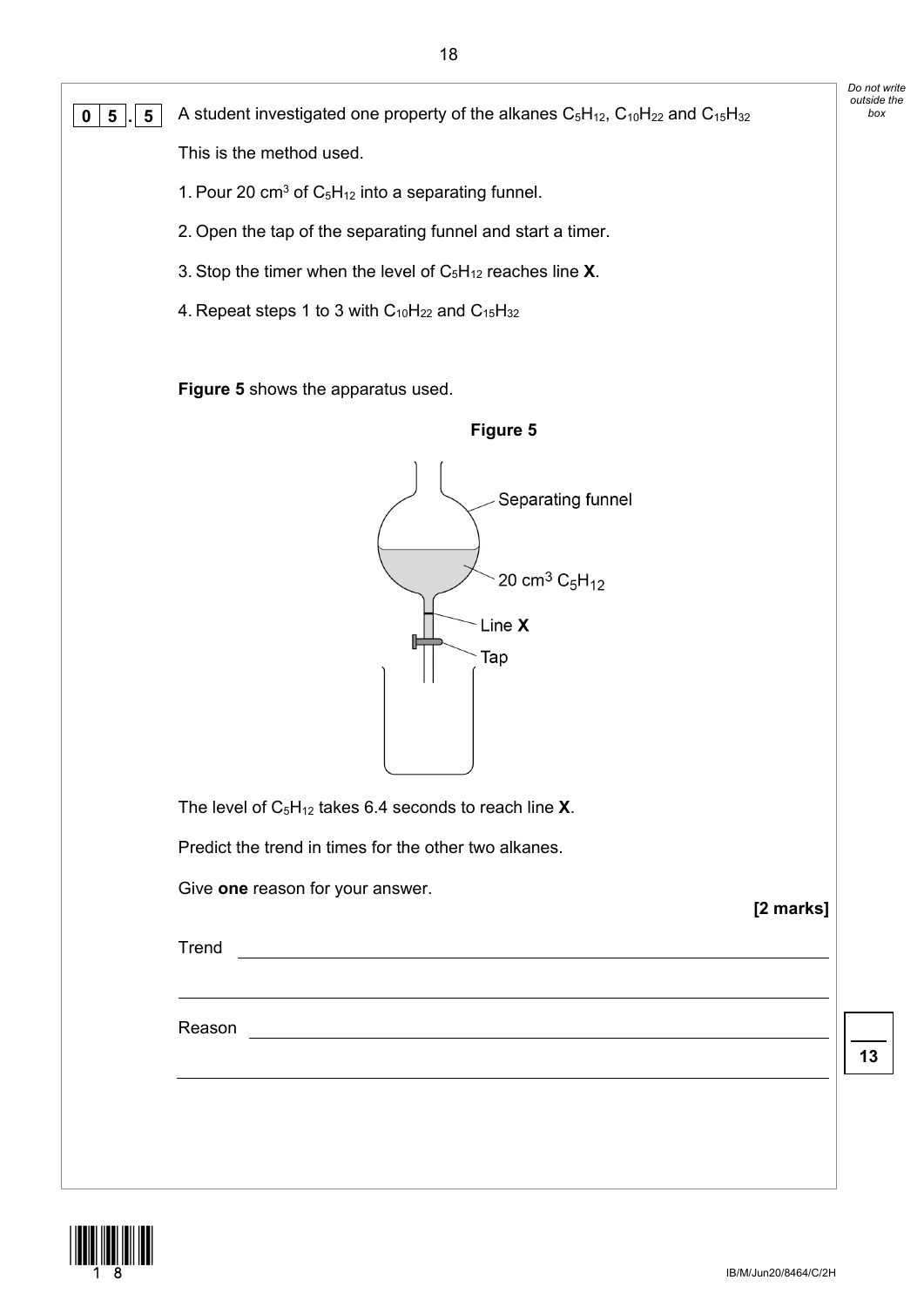

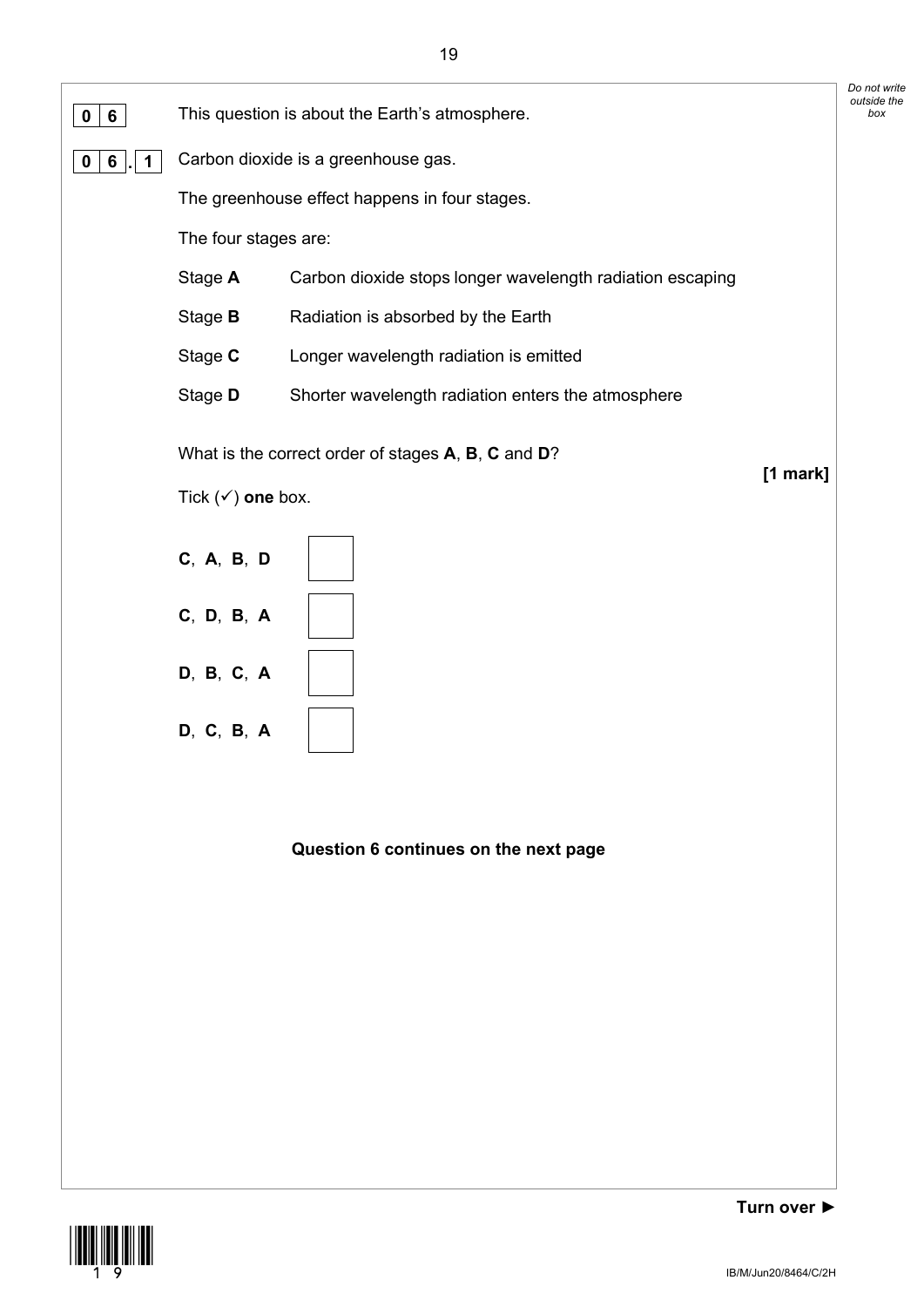

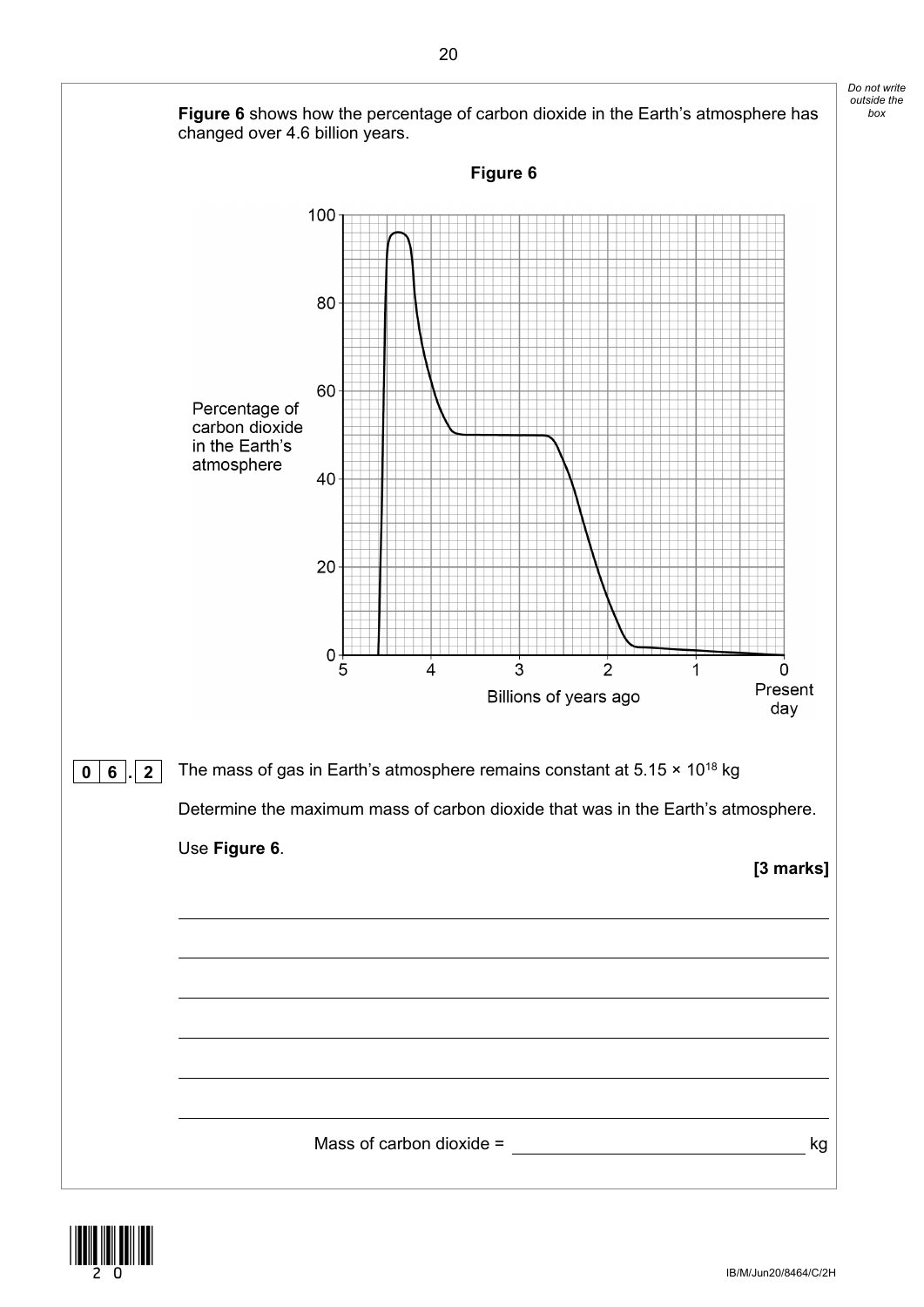| $\mathbf{3}$<br>$6^{\circ}$<br>$\mathbf 0$ | Describe the processes that have caused the main changes in the percentage of<br>carbon dioxide in the Earth's atmosphere over the last 4.6 billion years. | Do not write<br>outside the<br>box |
|--------------------------------------------|------------------------------------------------------------------------------------------------------------------------------------------------------------|------------------------------------|
|                                            | Use Figure 6.<br>[6 marks]                                                                                                                                 |                                    |
|                                            |                                                                                                                                                            |                                    |
|                                            |                                                                                                                                                            |                                    |
|                                            |                                                                                                                                                            |                                    |
|                                            |                                                                                                                                                            |                                    |
|                                            |                                                                                                                                                            |                                    |
|                                            |                                                                                                                                                            |                                    |
|                                            |                                                                                                                                                            |                                    |
|                                            |                                                                                                                                                            |                                    |
|                                            |                                                                                                                                                            |                                    |
|                                            |                                                                                                                                                            | 10                                 |
|                                            |                                                                                                                                                            |                                    |
|                                            | Turn over for the next question                                                                                                                            |                                    |
|                                            |                                                                                                                                                            |                                    |



**Turn over ►**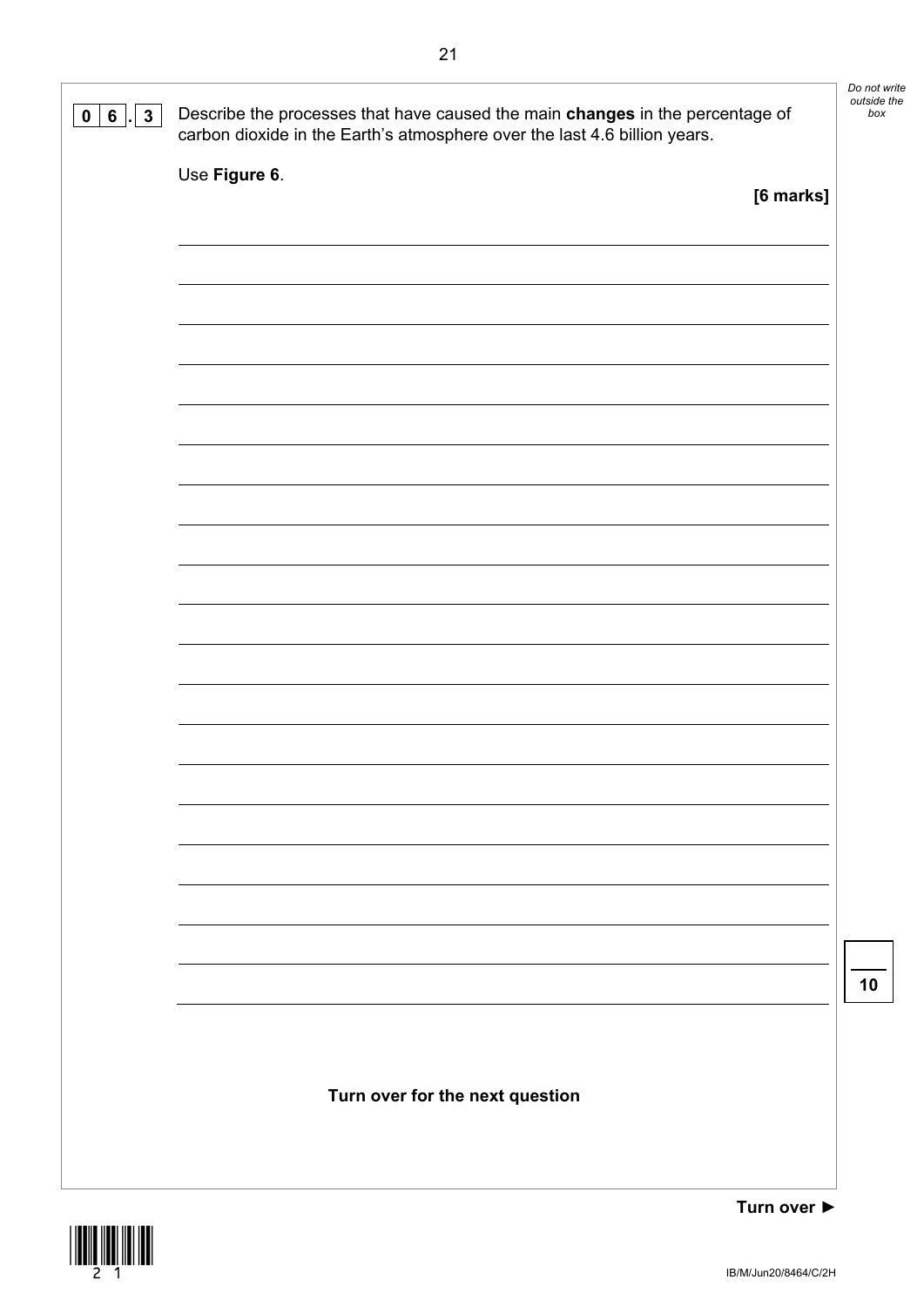| $\overline{7}$<br>$\mathbf 0$                   | This question is about equilibrium.                                        | Do not<br>outside |
|-------------------------------------------------|----------------------------------------------------------------------------|-------------------|
| $\overline{7}$<br>$\mathbf 1$<br>$\mathbf 0$    | Describe how a reaction reaches equilibrium.                               | [2 marks]         |
|                                                 |                                                                            |                   |
|                                                 |                                                                            |                   |
|                                                 |                                                                            |                   |
|                                                 |                                                                            |                   |
|                                                 |                                                                            |                   |
|                                                 |                                                                            |                   |
|                                                 | Nitrogen dioxide gas reacts to form dinitrogen tetraoxide gas.             |                   |
|                                                 | The reaction is reversible.                                                |                   |
|                                                 | The equation for the reaction is:                                          |                   |
|                                                 | $2 NO2(g)$ $\Rightarrow$ $N2O4(g)$                                         |                   |
|                                                 |                                                                            |                   |
| $\overline{2}$<br>7 <sup>1</sup><br>$\mathbf 0$ | Explain the effect on the equilibrium position of increasing the pressure. |                   |
|                                                 |                                                                            | [2 marks]         |
|                                                 |                                                                            |                   |
|                                                 |                                                                            |                   |
|                                                 |                                                                            |                   |
|                                                 |                                                                            |                   |
|                                                 |                                                                            |                   |
|                                                 |                                                                            |                   |
|                                                 |                                                                            |                   |
|                                                 |                                                                            |                   |
|                                                 |                                                                            |                   |



*Do not write outside the*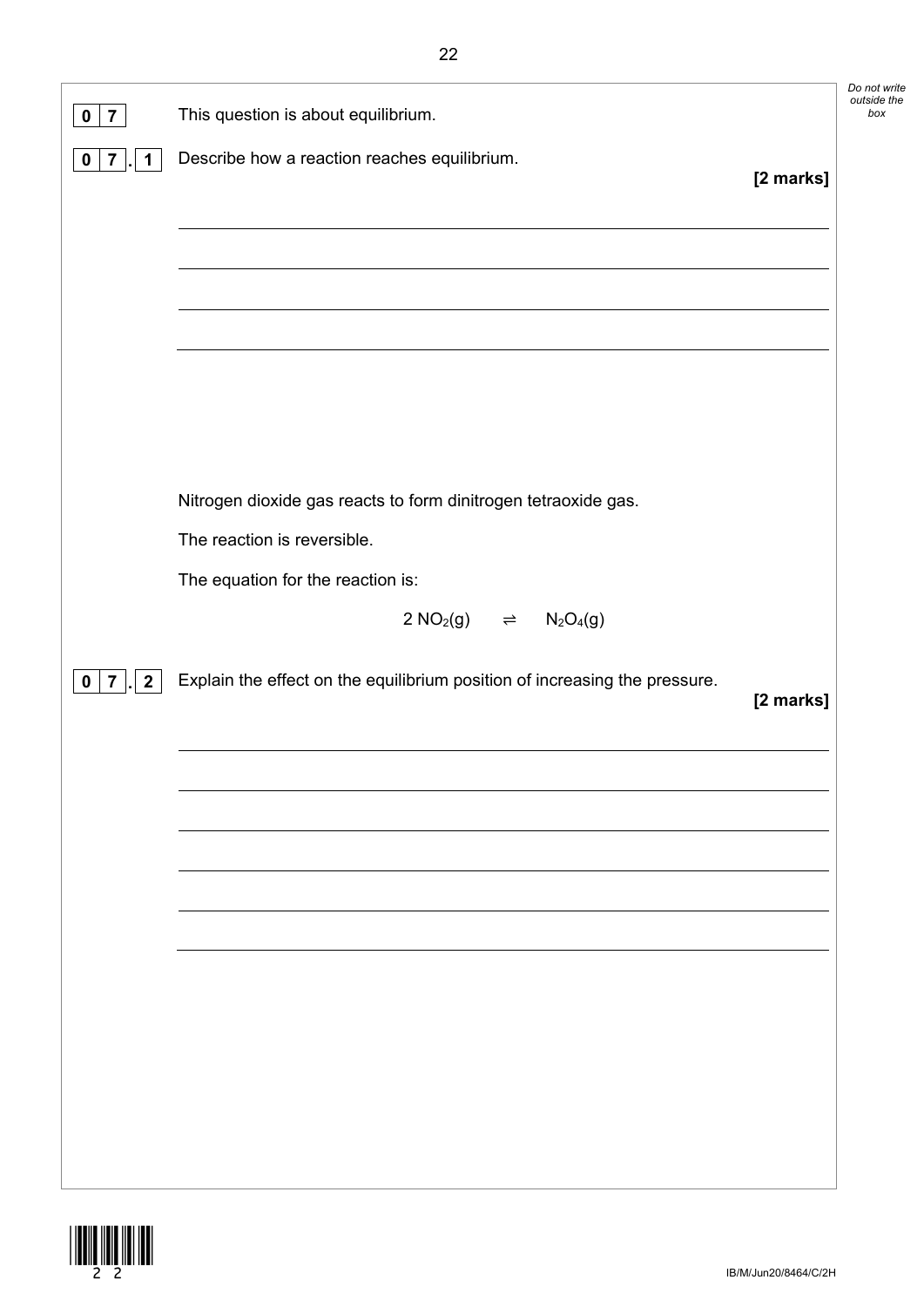

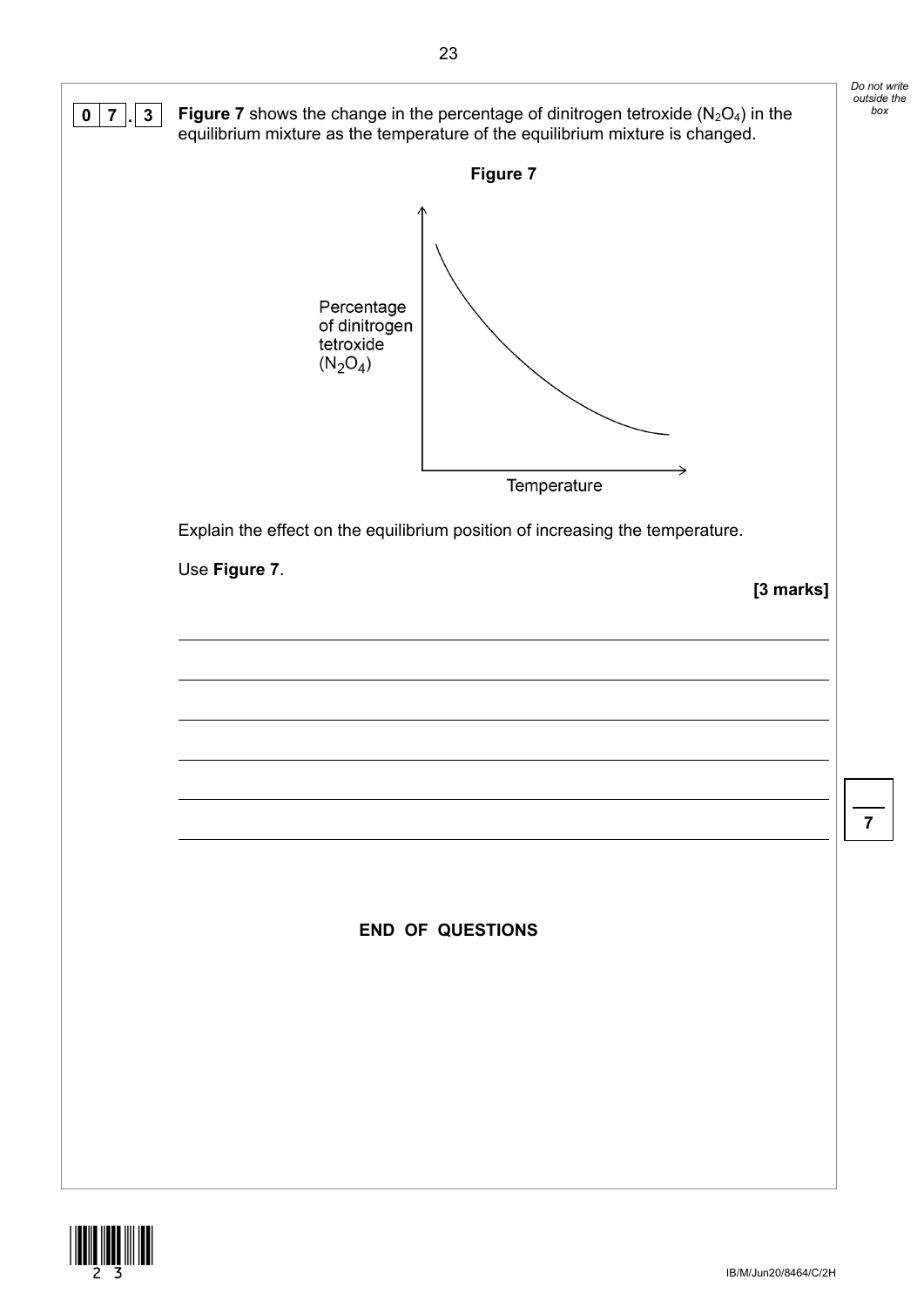

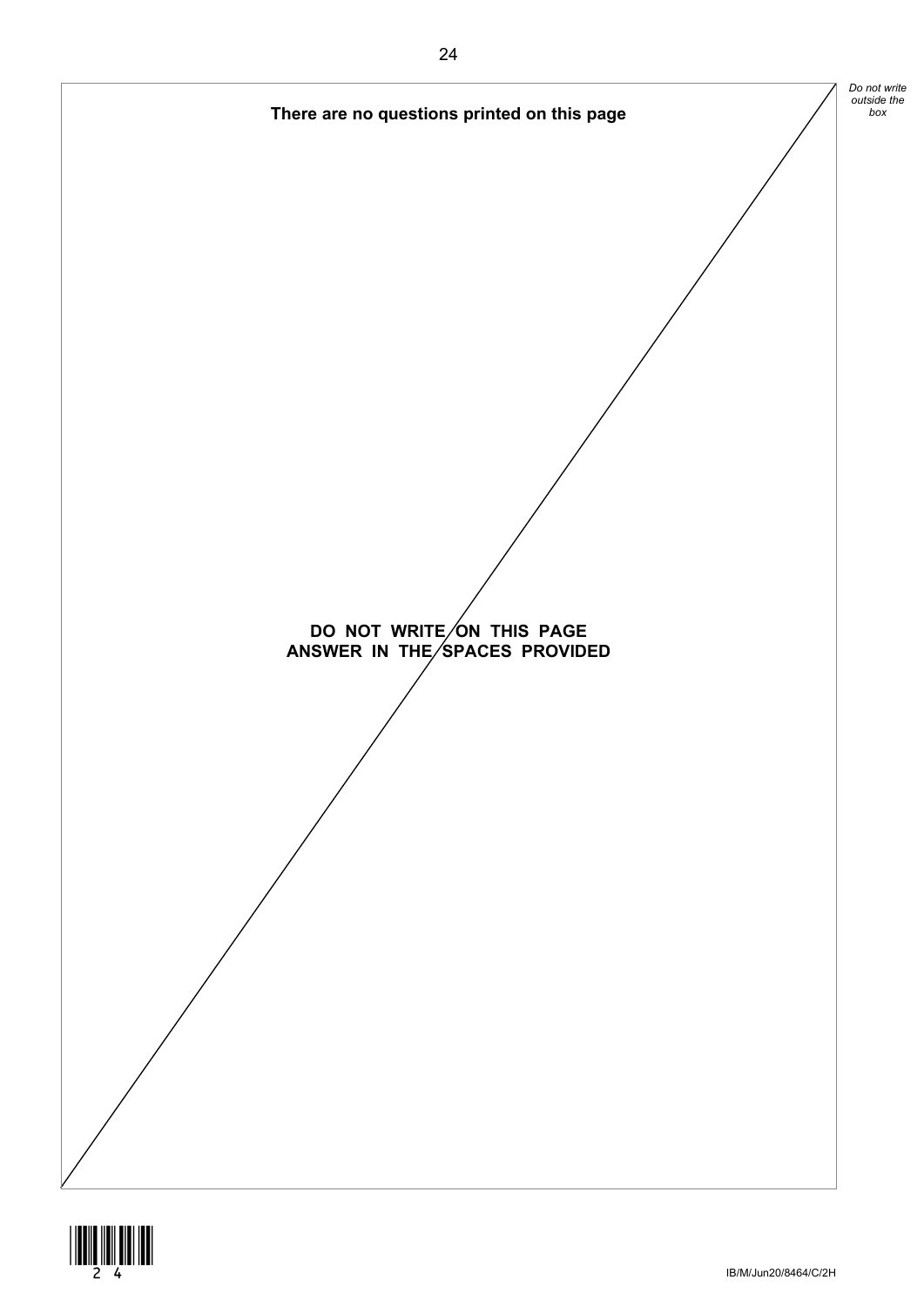|            | Do not write<br>outside the |
|------------|-----------------------------|
| nd margin. | box                         |
|            |                             |
|            |                             |
|            |                             |
|            |                             |

| Question<br>number | Additional page, if required.<br>Write the question numbers in the left-hand margin. |
|--------------------|--------------------------------------------------------------------------------------|
|                    |                                                                                      |
|                    |                                                                                      |
|                    |                                                                                      |
|                    |                                                                                      |
|                    |                                                                                      |
|                    |                                                                                      |
|                    |                                                                                      |
|                    |                                                                                      |
|                    |                                                                                      |
|                    |                                                                                      |
|                    |                                                                                      |
|                    |                                                                                      |
|                    |                                                                                      |
|                    |                                                                                      |
|                    |                                                                                      |
|                    |                                                                                      |
|                    |                                                                                      |
|                    |                                                                                      |
|                    |                                                                                      |
|                    |                                                                                      |
|                    |                                                                                      |
|                    |                                                                                      |
|                    |                                                                                      |
|                    |                                                                                      |
|                    |                                                                                      |
|                    |                                                                                      |
|                    |                                                                                      |
|                    |                                                                                      |
|                    |                                                                                      |
|                    |                                                                                      |
|                    |                                                                                      |
|                    |                                                                                      |
|                    |                                                                                      |
|                    |                                                                                      |
|                    |                                                                                      |
|                    |                                                                                      |
|                    |                                                                                      |
|                    |                                                                                      |
|                    |                                                                                      |
|                    |                                                                                      |
|                    |                                                                                      |
|                    |                                                                                      |
|                    |                                                                                      |
|                    |                                                                                      |
|                    |                                                                                      |

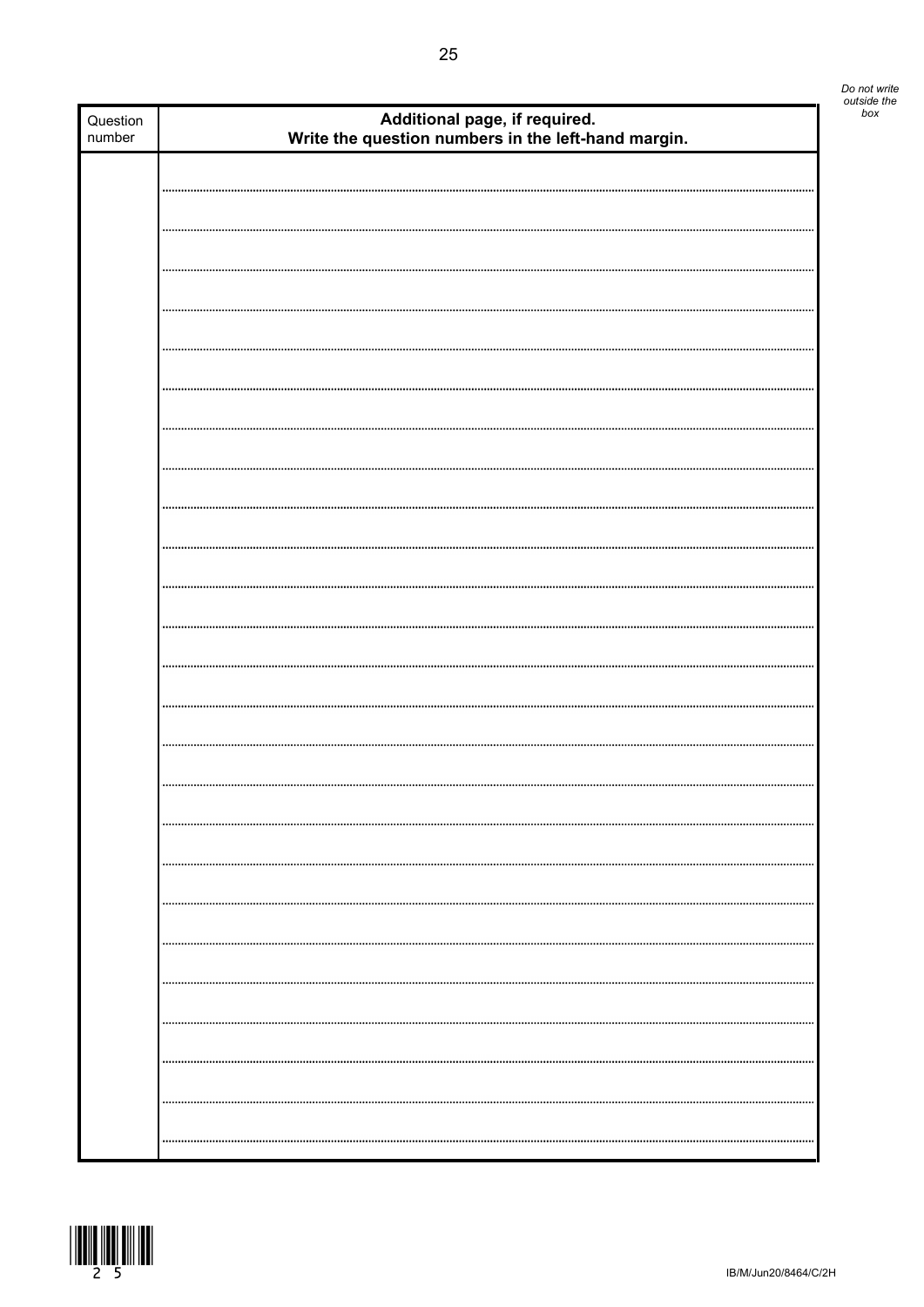| Question<br>number | Additional page, if required.<br>Write the question numbers in the left-hand margin. |  |
|--------------------|--------------------------------------------------------------------------------------|--|
|                    |                                                                                      |  |
|                    |                                                                                      |  |
|                    |                                                                                      |  |
|                    |                                                                                      |  |
|                    |                                                                                      |  |
|                    |                                                                                      |  |
|                    |                                                                                      |  |
|                    |                                                                                      |  |
|                    |                                                                                      |  |
|                    |                                                                                      |  |
|                    |                                                                                      |  |
|                    |                                                                                      |  |
|                    |                                                                                      |  |
|                    |                                                                                      |  |
|                    |                                                                                      |  |
|                    |                                                                                      |  |
|                    |                                                                                      |  |
|                    |                                                                                      |  |
|                    |                                                                                      |  |
|                    |                                                                                      |  |
|                    |                                                                                      |  |
|                    |                                                                                      |  |
|                    |                                                                                      |  |
|                    |                                                                                      |  |
|                    |                                                                                      |  |
|                    |                                                                                      |  |
|                    |                                                                                      |  |
|                    |                                                                                      |  |
|                    |                                                                                      |  |
|                    |                                                                                      |  |
|                    |                                                                                      |  |
|                    |                                                                                      |  |
|                    |                                                                                      |  |
|                    |                                                                                      |  |
|                    |                                                                                      |  |
|                    |                                                                                      |  |
|                    |                                                                                      |  |
|                    |                                                                                      |  |



Π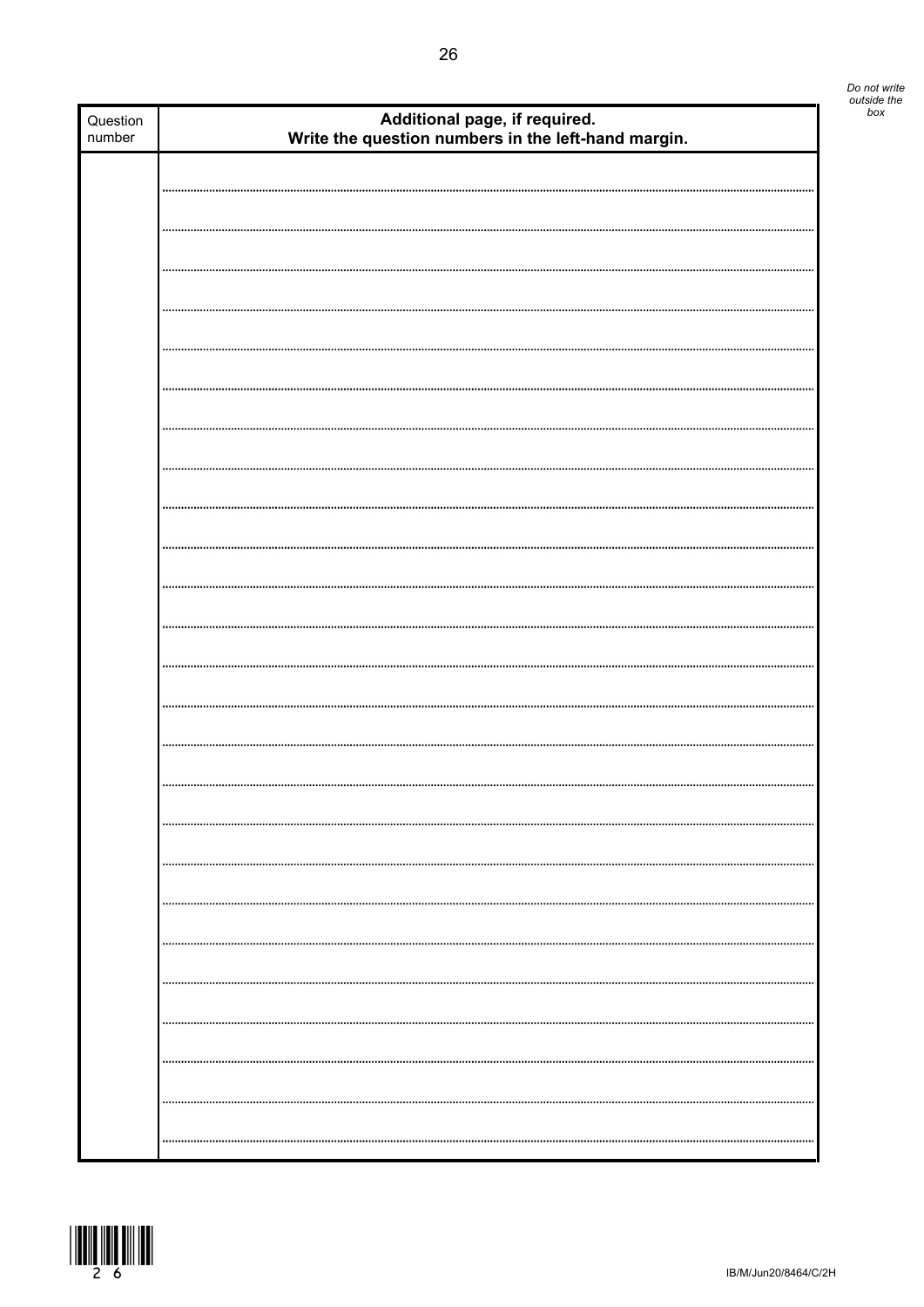| Question<br>number | Additional page, if required.<br>Write the question numbers in the left-hand margin. | bo |
|--------------------|--------------------------------------------------------------------------------------|----|
|                    |                                                                                      |    |
|                    |                                                                                      |    |
|                    |                                                                                      |    |
|                    |                                                                                      |    |
|                    |                                                                                      |    |
|                    |                                                                                      |    |
|                    |                                                                                      |    |
|                    |                                                                                      |    |
|                    |                                                                                      |    |
|                    |                                                                                      |    |
|                    |                                                                                      |    |
|                    |                                                                                      |    |
|                    |                                                                                      |    |
|                    |                                                                                      |    |
|                    |                                                                                      |    |
|                    |                                                                                      |    |
|                    |                                                                                      |    |
|                    |                                                                                      |    |
|                    |                                                                                      |    |
|                    |                                                                                      |    |
|                    |                                                                                      |    |
|                    |                                                                                      |    |
|                    |                                                                                      |    |
|                    |                                                                                      |    |
|                    |                                                                                      |    |
|                    |                                                                                      |    |
|                    |                                                                                      |    |
|                    |                                                                                      |    |
|                    |                                                                                      |    |
|                    |                                                                                      |    |
|                    |                                                                                      |    |
|                    |                                                                                      |    |
|                    |                                                                                      |    |
|                    |                                                                                      |    |